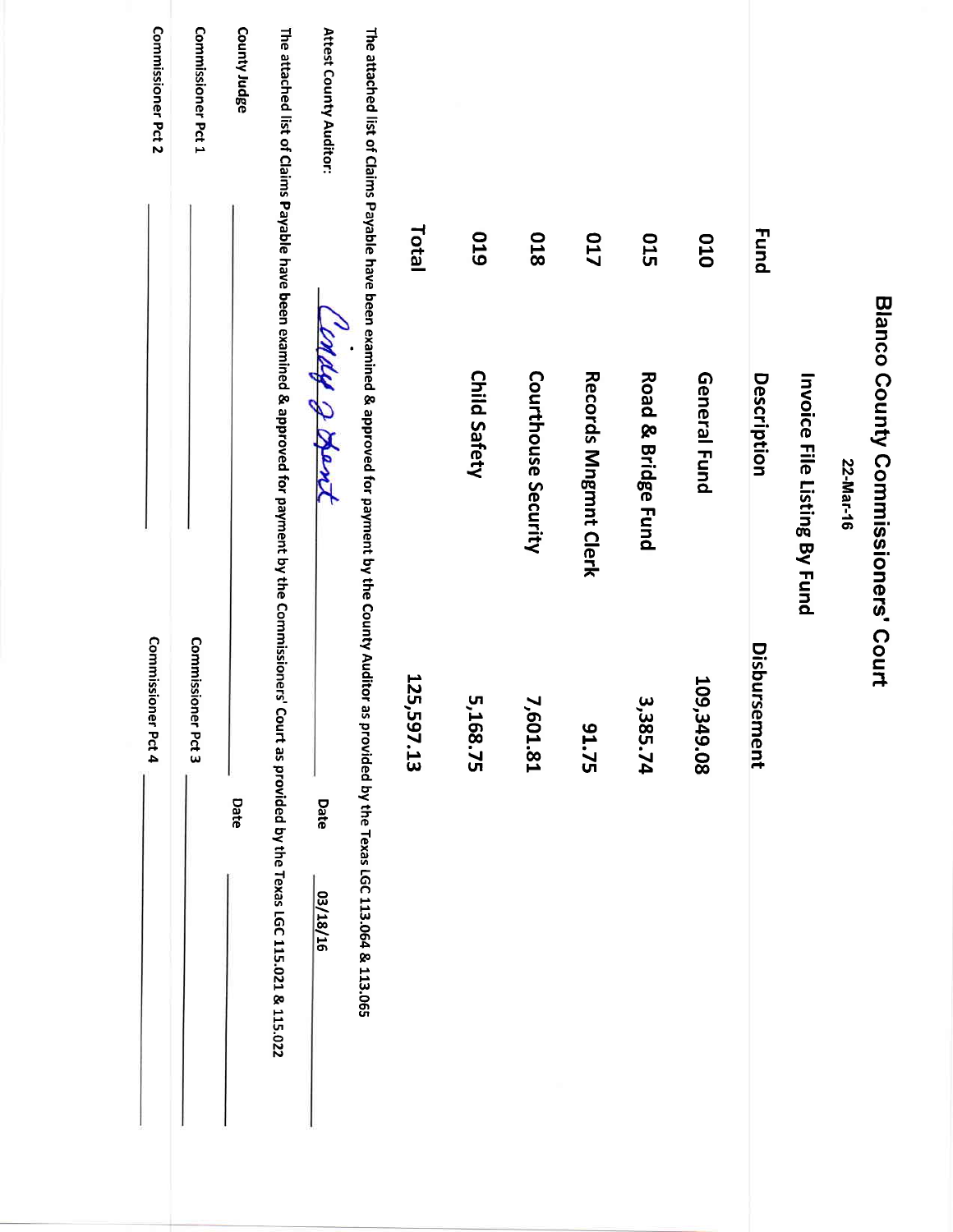| 03/17/2016--UNPAID INVOICE REVIEW LISTING -- 10-000-000 GENERAL FUND<br>TIME: 11:27 AM |                   |                                                                | CYCLE: ALL<br>PAGE 1<br>PREPARER: 0004 |
|----------------------------------------------------------------------------------------|-------------------|----------------------------------------------------------------|----------------------------------------|
| NAME-OF-VENDOR                                                                         |                   |                                                                |                                        |
| DEPARTMENT                                                                             | <b>INVOICE-NO</b> | DESCRIPTION-OF-INVOICE                                         | <b>AMOUNT</b>                          |
| ADAM ACOSTA                                                                            |                   |                                                                |                                        |
| COUNTY SHERIFF                                                                         | 57836             | <b>REIMBURSEMENTS</b>                                          | 30.73                                  |
| VENDOR TOTAL                                                                           |                   |                                                                | 30.73                                  |
| ALAN GARRETT                                                                           |                   |                                                                |                                        |
| DISTRICT JUDGE<br><b>VENDOR TOTAL</b>                                                  | 57830             | JUVENILE BOARD COMP                                            | 100.00                                 |
|                                                                                        |                   |                                                                | 100.00                                 |
| AQUA TREATMENT SERVICES                                                                |                   |                                                                |                                        |
| <b>COURTHOUSE EXPENSES</b>                                                             | 57769             | INV #4818 FAIR GROUNDS                                         | 110.00                                 |
| <b>VENDOR TOTAL</b>                                                                    |                   |                                                                | 110.00                                 |
| BAYLOR SCOTT WHITE LLANO                                                               |                   |                                                                |                                        |
| INDIGENT HEALTH CARE                                                                   | 57771             | PATIENT #H7300007394700                                        | 161.45                                 |
| INDIGENT HEALTH CARE<br>INDIGENT HEALTH CARE                                           | 57772<br>57773    | PATIENT #H7300005142700<br>PATIENT #H7300003743400             | 32.88<br>406.83                        |
| INDIGENT HEALTH CARE                                                                   | 57774             | PATIENT #H7300007296400                                        | 1,272.20                               |
| <b>VENDOR TOTAL</b>                                                                    |                   |                                                                | 1,873.36                               |
| BLANCO CO CHILD PROTECTION BD                                                          |                   |                                                                |                                        |
| JUDICIAL EXPENSES                                                                      | 57776             | <b>JURY DONATIONS</b>                                          | 40.00                                  |
| <b>VENDOR TOTAL</b>                                                                    |                   |                                                                | 40.00                                  |
| BLANCO COUNTY APPRAISAL DIST                                                           |                   |                                                                |                                        |
| <b>COURTHOUSE EXPENSES</b>                                                             | 57770             | 2ND QUARTER                                                    | 34,284.00                              |
| <b>VENDOR TOTAL</b>                                                                    |                   |                                                                | 34,284.00                              |
| BRETT BRAY                                                                             |                   |                                                                |                                        |
| COUNTY JUDGE EXPENSES                                                                  | 57837             | REIMBURSEMENT/MILEAGE                                          | 108.00                                 |
| <b>VENDOR TOTAL</b>                                                                    |                   |                                                                | 108.00                                 |
| BURNET COUNTY TREASURER                                                                |                   |                                                                |                                        |
| DISTRICT ATTORNEY                                                                      | 57808             | FEBRUARY 2016 DISTRICT ATTORNEY                                | 12,093.30                              |
| JUDICIAL EXPENSES<br>DISTRICT JUDGE                                                    | 57809<br>57810    | FEBRUARY 2016 CHILD ABUSE UNIT<br>FEBRUARY 2016 DISTRICT JUDGE | 413.61<br>5,146.11                     |
| <b>VENDOR TOTAL</b>                                                                    |                   |                                                                | 17,653.02                              |
|                                                                                        |                   |                                                                |                                        |
| COUNTY INFORMATION RESOURCE AGENCY<br><b>COURTHOUSE EXPENSES</b>                       | 57811             | INV #SOP005108                                                 | 1,050.00                               |
| <b>VENDOR TOTAL</b>                                                                    |                   |                                                                | 1,050.00                               |
|                                                                                        |                   |                                                                |                                        |
| COUNTY JUDGE EDUCATION FUND                                                            |                   |                                                                |                                        |
| COUNTY JUDGE EXPENSES<br>VENDOR TOTAL                                                  | 57874             | MEMBER ID#239299 CO JUDGE                                      | 125.00<br>125.00                       |
| COX MEDIA GROUP                                                                        |                   |                                                                |                                        |
| <b>COURTHOUSE EXPENSES</b>                                                             | 57812             | ACCT #09487140                                                 | 42.00                                  |
| VENDOR TOTAL                                                                           |                   |                                                                | 42.00                                  |
| DARREN LEE UMPHREY                                                                     |                   |                                                                |                                        |
| JUDICIAL EXPENSES                                                                      | 57779             | <b>LYLES</b>                                                   | 675.00                                 |
| VENDOR TOTAL                                                                           |                   |                                                                | 675.00                                 |
| DIALTONESERVICEES L.P.                                                                 |                   |                                                                |                                        |
| EMERGENCY MANAGEMENT                                                                   | 57813             | ACCT #10000001486 CONSTABLE 1                                  | 5.82                                   |
| EMERGENCY MANAGEMENT                                                                   | 57814             | ACCT #10000001485 PCT 2                                        | 5.82                                   |
| EMERGENCY MANAGEMENT                                                                   | 57815             | ACCT #10000001487 EMC                                          | 5.82                                   |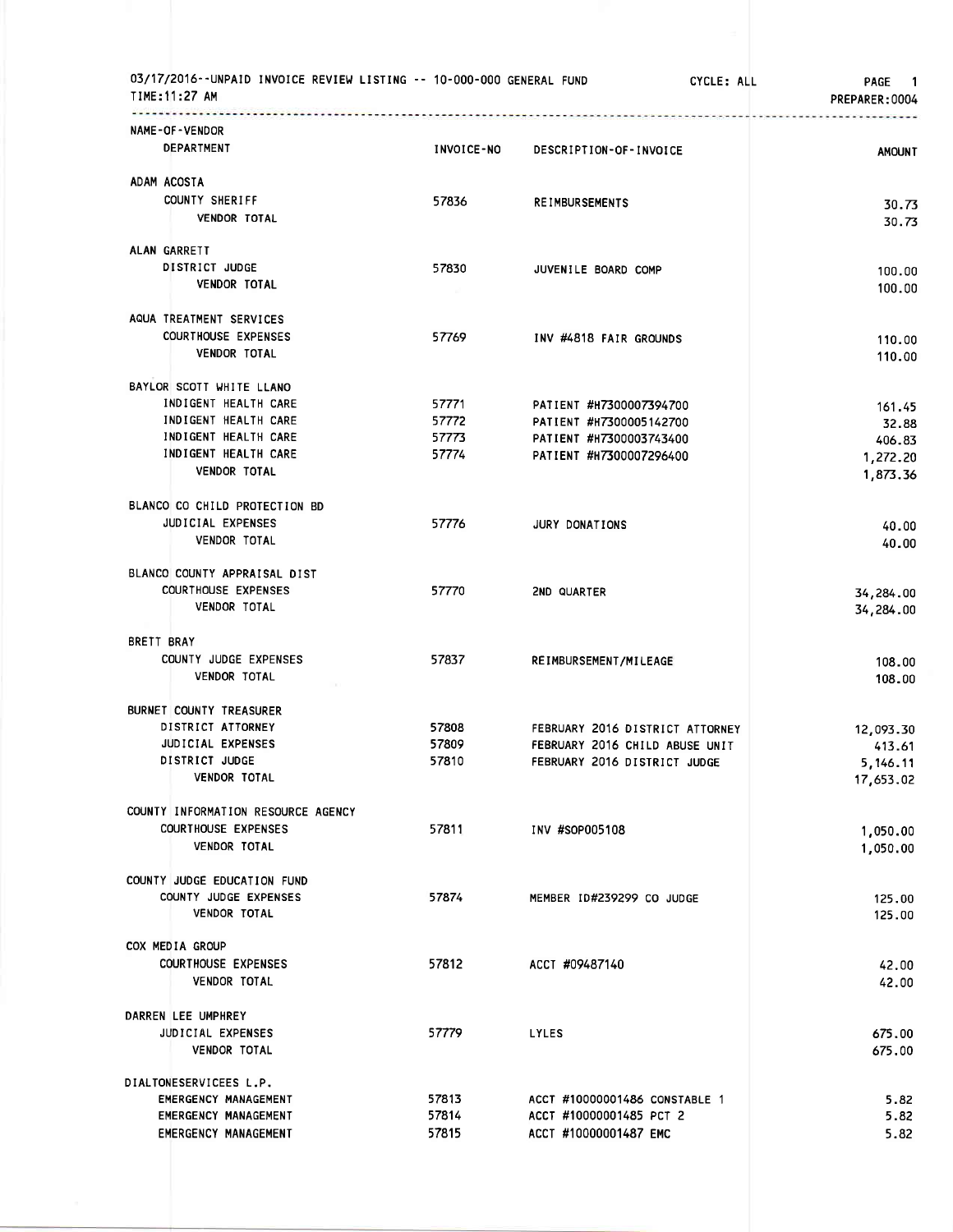| 03/17/2016--UNPAID INVOICE REVIEW LISTING -- 10-000-000 GENERAL FUND<br>TIME: 11:27 AM |                |                                | CYCLE: ALL<br>PAGE 2<br>PREPARER:0004 |
|----------------------------------------------------------------------------------------|----------------|--------------------------------|---------------------------------------|
| NAME-OF-VENDOR                                                                         |                |                                |                                       |
| <b>DEPARTMENT</b>                                                                      | INVOICE-NO     | DESCRIPTION-OF-INVOICE         | <b>AMOUNT</b>                         |
| EMERGENCY MANAGEMENT                                                                   | 57816          | ACCT #10000001489 SHERIFF      |                                       |
| EMERGENCY MANAGEMENT                                                                   | 57817          | ACCT #10000001488 CO JUDGE     | 5.82                                  |
| <b>EMERGENCY MANAGEMENT</b>                                                            | 57818          | ACCT #10000001443 CONST. PCT 1 | 5.82                                  |
| VENDOR TOTAL                                                                           |                |                                | 5.82<br>34.92                         |
| EVAN C. STUBBS                                                                         |                |                                |                                       |
| DISTRICT JUDGE<br>VENDOR TOTAL                                                         | 57831          | JUVENILE BOARD COMP., 424TH    | 100.00<br>100.00                      |
| EXPRESS AUTOMOTIVE SERVICE                                                             |                |                                |                                       |
| COUNTY SHERIFF                                                                         | 57838          | INV#3730147 LEC                | 154.95                                |
| COUNTY SHERIFF                                                                         | 57839          | INV#3730275 LEC                | 49.18                                 |
| <b>VENDOR TOTAL</b>                                                                    |                |                                | 204.13                                |
| GRAVES HUMPHRIES, STAHL, LIMITED                                                       |                |                                |                                       |
| <b>COURTHOUSE EXPENSES</b>                                                             | 57780          | REPORT #COLOO5 JP4             | 1,706.79                              |
| <b>VENDOR TOTAL</b>                                                                    |                |                                | 1,706.79                              |
| GREENWALT COURT REPORTING                                                              |                |                                |                                       |
| JUDICIAL EXPENSES                                                                      | 57819          | INV #3255 CO CLERK,            | 315.88                                |
| <b>VENDOR TOTAL</b>                                                                    |                |                                | 315.88                                |
| GULF COAST PAPER CO. INC.                                                              |                |                                |                                       |
| <b>COURTHOUSE EXPENSES</b><br>VENDOR TOTAL                                             | 57820          | INV #1094780                   | 120.54                                |
|                                                                                        |                |                                | 120.54                                |
| <b>GVTC</b>                                                                            |                |                                |                                       |
| JUSTICE OF THE PEACE #4<br><b>VENDOR TOTAL</b>                                         | 57781          | 830-833-4212 JP 4              | 189.29                                |
|                                                                                        |                |                                | 189.29                                |
| H & H LAND SERVICE                                                                     |                |                                |                                       |
| <b>COURTHOUSE EXPENSES</b><br><b>VENDOR TOTAL</b>                                      | 57833          | <b>MARCH 2016</b>              | 1,146.50                              |
|                                                                                        |                |                                | 1,146.50                              |
| HILL COUNTRY CHILD ADVOCACY CT                                                         |                |                                |                                       |
| JUDICIAL EXPENSES<br>VENDOR TOTAL                                                      | 57777          | <b>JURY DONATIONS</b>          | 120.00                                |
|                                                                                        |                |                                | 120.00                                |
| ICS JAIL SUPPLIES INC.<br>COUNTY SHERIFF                                               |                |                                |                                       |
| VENDOR TOTAL                                                                           | 57842          | INV#134228-01 LEC              | 6.60                                  |
|                                                                                        |                |                                | 6.60                                  |
| JOHNSON CITY HYDRO GAS<br><b>COUNTY SHERIFF</b>                                        |                |                                |                                       |
| <b>COURTHOUSE EXPENSES</b>                                                             | 57821<br>57822 | ACCT #2570 JAIL                | 253.70                                |
| <b>VENDOR TOTAL</b>                                                                    |                | ACCT #2570 COURTHOUSE & PCT 3  | 926.45<br>1,180.15                    |
| JOHNSON CITY MEDICAL CLINIC                                                            |                |                                |                                       |
| COUNTY SHERIFF                                                                         | 57782          | JAIL                           |                                       |
| COUNTY SHERIFF                                                                         | 57843          | INV#131735 LEC                 | 519.37                                |
| COUNTY SHERIFF                                                                         | 57844          | INV#132154 LEC                 | 130.00                                |
| VENDOR TOTAL                                                                           |                |                                | 130.00<br>779.37                      |
| JUVENILE PROBATION DEPT                                                                |                |                                |                                       |
| JUVENILE PROBATION                                                                     | 57823          | <b>MARCH 2016</b>              |                                       |
| <b>VENDOR TOTAL</b>                                                                    |                |                                | 4,272.15<br>4,272.15                  |
|                                                                                        |                |                                |                                       |

KARAIS PICK-A-PAINT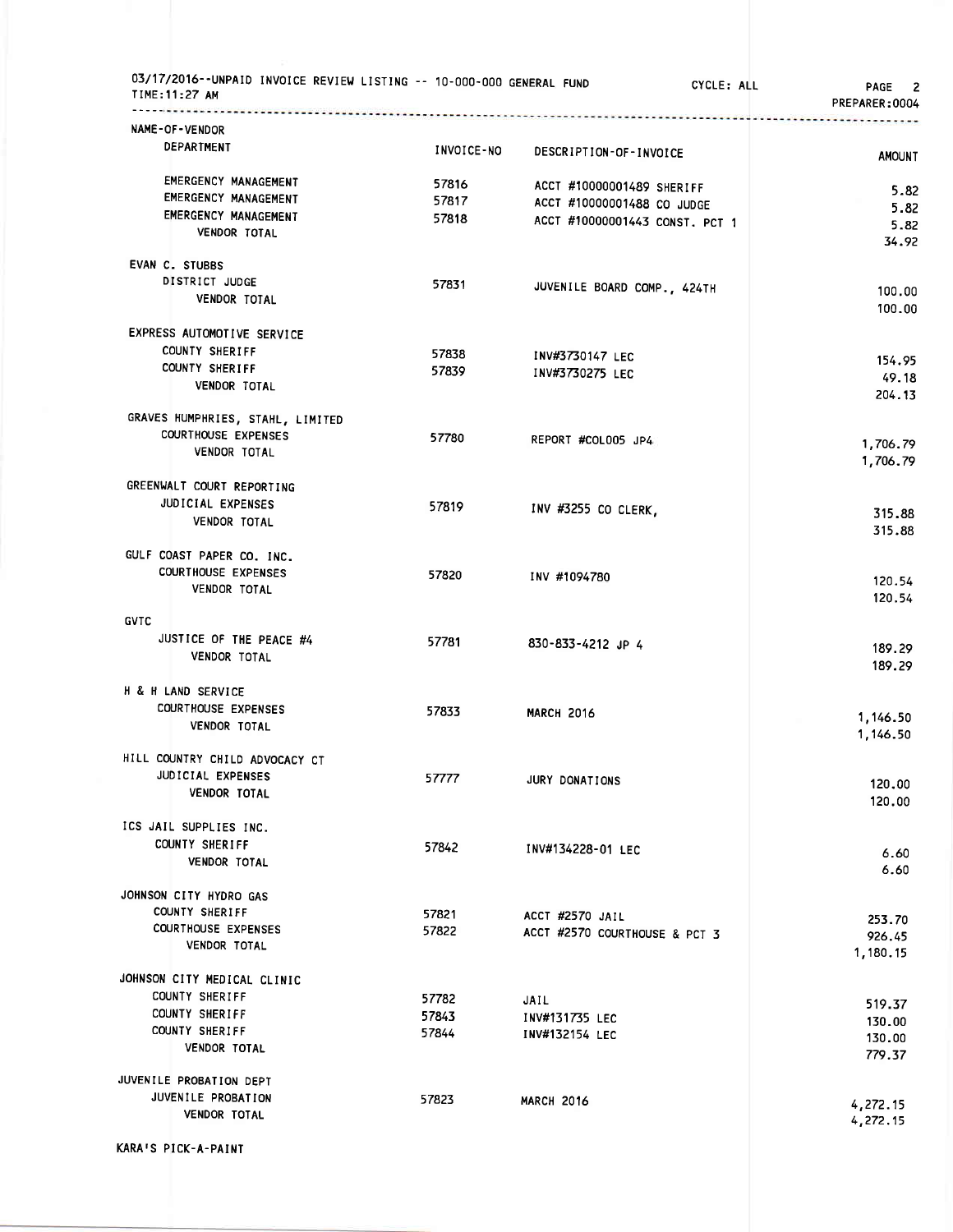| 03/17/2016--UNPAID INVOICE REVIEW LISTING -- 10-000-000 GENERAL FUND<br>TIME:11:27 AM |                | CYCLE: ALL                                               | PAGE 3<br>PREPARER:0004 |
|---------------------------------------------------------------------------------------|----------------|----------------------------------------------------------|-------------------------|
| NAME-OF-VENDOR                                                                        |                |                                                          |                         |
| DEPARTMENT                                                                            | INVOICE-NO     | DESCRIPTION-OF-INVOICE                                   | <b>AMOUNT</b>           |
| COURTHOUSE EXPENSES                                                                   | 57864          | INV#3356 CH                                              |                         |
| <b>VENDOR TOTAL</b>                                                                   |                |                                                          | 137.02<br>137.02        |
| <b>KELLY GROSSMAN</b>                                                                 |                |                                                          |                         |
| JUDICIAL EXPENSES                                                                     | 57824          | 2-16-16 & 3-3-16                                         |                         |
| <b>VENDOR TOTAL</b>                                                                   |                |                                                          | 946.94<br>946.94        |
| KERR COUNTY JUVENILE FACILITY                                                         |                |                                                          |                         |
| JUDICIAL EXPENSES                                                                     | 57783          | INV #02292016-001                                        |                         |
| VENDOR TOTAL                                                                          |                |                                                          | 1,425.00<br>1,425.00    |
| LAW ENFORCEMENT SYSTEMS INC                                                           |                |                                                          |                         |
| <b>COUNTY SHERIFF</b>                                                                 | 57846          |                                                          |                         |
| VENDOR TOTAL                                                                          |                | INV#193118 LEC                                           | 198.00                  |
|                                                                                       |                |                                                          | 198.00                  |
| LEADING EDGE EMERGENCY<br>INDIGENT HEALTH CARE                                        |                |                                                          |                         |
| <b>VENDOR TOTAL</b>                                                                   | 57784          | PATIENT #266762                                          | 60.83                   |
|                                                                                       |                |                                                          | 60.83                   |
| MARY K. HAGEMEIER DDS                                                                 |                |                                                          |                         |
| COUNTY SHERIFF                                                                        | 57847          | INMATE DENTAL - SMITH, C                                 | 225.00                  |
| <b>VENDOR TOTAL</b>                                                                   |                |                                                          | 225.00                  |
| <b>MASTERCARD</b>                                                                     |                |                                                          |                         |
| <b>COURTHOUSE EXPENSES</b>                                                            | 57883          | 5439 8905 3610 0021 BL COUNTY                            | 23.71                   |
| COUNTY INSPECTOR                                                                      | 57884          | 5439 8905 3610 0161 ROEDER                               | 41.40                   |
| JUSTICE OF THE PEACE #4                                                               | 57885          | 5439 8905 3610 0203 RILEY                                | 49.00                   |
| COUNTY SHERIFF<br><b>COURTHOUSE EXPENSES</b>                                          | 57886          | 5439 8905 3610 0567 CAYCE                                | 31.59                   |
| DISTRICT CLERK                                                                        | 57887          | 5439 8905 3610 0641 LIESMANN                             | 487.45                  |
| COUNTY SHERIFF                                                                        | 57889<br>57890 | 5439 8905 3610 0658 ELSBURY<br>5439 8905 3610 0674 ABLON | 105.42                  |
| COUNTY SHERIFF                                                                        | 57891          | 5439 8905 3610 0682 SHUMAKE                              | 29.95                   |
| COUNTY SHERIFF                                                                        | 57892          | 5439 8905 3610 0682 SHUMAKE                              | 324.52<br>9.80          |
| <b>COURTHOUSE EXPENSES</b>                                                            | 57893          | 5439 8905 3610 0708 SWIFT                                | 311.06                  |
| <b>COURTHOUSE EXPENSES</b>                                                            | 57895          | 5439 8905 3610 0708 SWIFT                                | 258.00                  |
| <b>COURTHOUSE EXPENSES</b><br><b>COURTHOUSE EXPENSES</b>                              | 57896          | 5439 8905 3610 0716 GILLIAM                              | 551.02                  |
| VENDOR TOTAL                                                                          | 57897          | 5439 8905 3610 0716 GILLIAM                              | 369.68                  |
|                                                                                       |                |                                                          | 2,592.60                |
| MATTHEW BENDER & CO., INC.                                                            |                |                                                          |                         |
| JUSTICE OF THE PEACE #4                                                               | 57785          | ACCT # 0099198112 JP 4                                   | 97.88                   |
| <b>VENDOR TOTAL</b>                                                                   |                |                                                          | 97.88                   |
| MAURILIO LICEA                                                                        |                |                                                          |                         |
| COUNTY SHERIFF                                                                        | 57848          | REIMBURSEMENT                                            | 40.00                   |
| COUNTY SHERIFF                                                                        | 57849          | REIMBURSEMENT/MILEAGE                                    | 198.18                  |
| VENDOR TOTAL                                                                          |                |                                                          | 238.18                  |
| MEGAN M. KLAEGER                                                                      |                |                                                          |                         |
| JUDICIAL EXPENSES                                                                     | 57786          | CASE #JV00103                                            |                         |
| <b>VENDOR TOTAL</b>                                                                   |                |                                                          | 375.00<br>375.00        |
| NORTHEAST TEXAS DATA CORP.                                                            |                |                                                          |                         |
| JUSTICE OF THE PEACE #4                                                               | 57787          |                                                          |                         |
| <b>VENDOR TOTAL</b>                                                                   |                | REPORT #CASO17 JP 4                                      | 58.00<br>58.00          |
|                                                                                       |                |                                                          |                         |
| ORTHOPEDIC PERFORMANCE INSTI                                                          |                |                                                          |                         |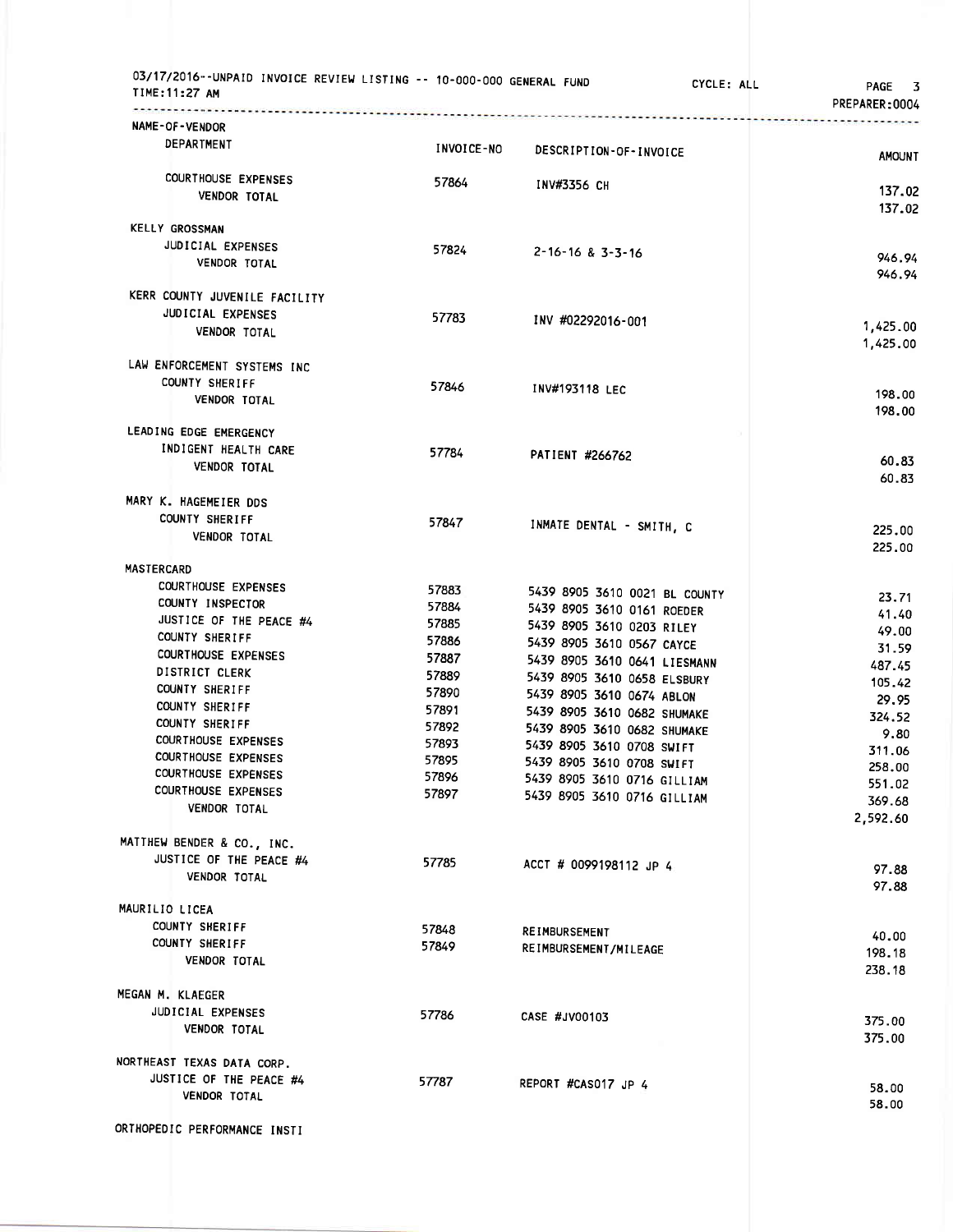| NAME-OF-VENDOR<br>DEPARTMENT<br>INVOICE-NO<br>DESCRIPTION-OF-INVOICE<br>INDIGENT HEALTH CARE<br>57788<br>PATIENT #60563<br><b>VENDOR TOTAL</b><br>PAY & SAVE INC. #137<br>COUNTY EXTENSION AGENCY<br>57852<br>REF#151130-27-1-1-72 AG EXT<br>COUNTY EXTENSION AGENCY<br>57853<br>REF#151214-64-2-2-55 AG EXT<br>27.32<br>COUNTY EXTENSION AGENCY<br>57854<br>REF#151130-27-1-1-72 AG EXT<br>17.86<br>VENDOR TOTAL<br>PAY AND SAVE INC.<br>COUNTY SHERIFF<br>57855<br>ACCT#137002 LEC<br>970.08<br>COUNTY SHERIFF<br>57856<br>ACCT#137002 LEC<br>42.60<br>COUNTY SHERIFF<br>57857<br>ACCT#137002 LEC<br>VENDOR TOTAL<br>PEDERNALES ELECTRIC COOP<br>COUNTY SHERIFF<br>57789<br>INV #955 JAIL<br>2,803.55<br><b>COURTHOUSE EXPENSES</b><br>57790<br>INV #955 COUNTY<br>2,009.24<br><b>VENDOR TOTAL</b><br>PETERSON TIRE<br><b>COURTHOUSE EXPENSES</b><br>57858<br>INV#JC7217 MAINTENANCE DEPT<br>95.00<br>COUNTY SHERIFF<br>57859<br>INV#JC7211 LEC<br>7.00<br><b>COUNTY SHERIFF</b><br>57860<br>INV#21789 LEC<br>VENDOR TOTAL<br>POSTMASTER/BOX RENT<br><b>COURTHOUSE EXPENSES</b><br>57865<br>BOX RENTAL #596 JP4<br>46,00<br>VENDOR TOTAL<br>QUEST DIAGNOSTIC<br>COUNTY SHERIFF<br>57791<br>PATIENT #3962905333R JAIL<br>11.25<br><b>COUNTY SHERIFF</b><br>57792<br>PATIENT #3962905345 JAIL<br>22.77<br>COUNTY SHERIFF<br>57793<br>PATIENT #3941930815 JAIL<br>77.48<br>INDIGENT HEALTH CARE<br>57794<br>PATIENT #3962905321R JAIL<br>36.45<br>VENDOR TOTAL<br>QUILL CORPORATION<br><b>COURTHOUSE EXPENSES</b><br>57866<br>INV#3642144 COURTHOUSE<br>129.38<br><b>COURTHOUSE EXPENSES</b><br>57867<br>INV#3642129 COURTHOUSE<br>112.85<br>VENDOR TOTAL<br>242.23<br>SAFELITE AUTOGLASS<br>COUNTY SHERIFF<br>57868<br>INV#01869-331918 LEC<br>282.85<br>COUNTY SHERIFF<br>57869<br>INV#01869-331993 LEC<br>84.89<br>COUNTY SHERIFF<br>57870<br>INV#01869-332027 LEC<br>276.85<br>COUNTY SHERIFF<br>57871<br>INV#01869-332030 LEC<br>282.85<br><b>VENDOR TOTAL</b><br>927.44<br>SCOTT & WHITE HOSPITAL<br>INDIGENT HEALTH CARE<br>57795<br>PATIENT #PT9091612850<br>148.13<br>INDIGENT HEALTH CARE<br>57797<br>PATIENT #PT9091612840<br>569.92<br>INDIGENT HEALTH CARE<br>57798<br>PATIENT #PT9091919560<br>792.83<br>INDIGENT HEALTH CARE<br>57799<br>PATIENT #PT9090869060<br>229.35<br>INDIGENT HEALTH CARE<br>57800<br>PATIENT #H 2001420421000<br>29.48<br>INDIGENT HEALTH CARE<br>57801<br>PATIENT #H 2001393075600<br>19,835.44 | 03/17/2016--UNPAID INVOICE REVIEW LISTING -- 10-000-000 GENERAL FUND<br>TIME: 11:27 AM | CYCLE: ALL | PAGE<br>4<br>PREPARER:0004 |
|----------------------------------------------------------------------------------------------------------------------------------------------------------------------------------------------------------------------------------------------------------------------------------------------------------------------------------------------------------------------------------------------------------------------------------------------------------------------------------------------------------------------------------------------------------------------------------------------------------------------------------------------------------------------------------------------------------------------------------------------------------------------------------------------------------------------------------------------------------------------------------------------------------------------------------------------------------------------------------------------------------------------------------------------------------------------------------------------------------------------------------------------------------------------------------------------------------------------------------------------------------------------------------------------------------------------------------------------------------------------------------------------------------------------------------------------------------------------------------------------------------------------------------------------------------------------------------------------------------------------------------------------------------------------------------------------------------------------------------------------------------------------------------------------------------------------------------------------------------------------------------------------------------------------------------------------------------------------------------------------------------------------------------------------------------------------------------------------------------------------------------------------------------------------------------------------------------------------------------------------------------------------------------------------------------------------------------------------------------------------------------------------------------------------------------------|----------------------------------------------------------------------------------------|------------|----------------------------|
|                                                                                                                                                                                                                                                                                                                                                                                                                                                                                                                                                                                                                                                                                                                                                                                                                                                                                                                                                                                                                                                                                                                                                                                                                                                                                                                                                                                                                                                                                                                                                                                                                                                                                                                                                                                                                                                                                                                                                                                                                                                                                                                                                                                                                                                                                                                                                                                                                                        |                                                                                        |            |                            |
|                                                                                                                                                                                                                                                                                                                                                                                                                                                                                                                                                                                                                                                                                                                                                                                                                                                                                                                                                                                                                                                                                                                                                                                                                                                                                                                                                                                                                                                                                                                                                                                                                                                                                                                                                                                                                                                                                                                                                                                                                                                                                                                                                                                                                                                                                                                                                                                                                                        |                                                                                        |            | AMOUNT                     |
|                                                                                                                                                                                                                                                                                                                                                                                                                                                                                                                                                                                                                                                                                                                                                                                                                                                                                                                                                                                                                                                                                                                                                                                                                                                                                                                                                                                                                                                                                                                                                                                                                                                                                                                                                                                                                                                                                                                                                                                                                                                                                                                                                                                                                                                                                                                                                                                                                                        |                                                                                        |            |                            |
|                                                                                                                                                                                                                                                                                                                                                                                                                                                                                                                                                                                                                                                                                                                                                                                                                                                                                                                                                                                                                                                                                                                                                                                                                                                                                                                                                                                                                                                                                                                                                                                                                                                                                                                                                                                                                                                                                                                                                                                                                                                                                                                                                                                                                                                                                                                                                                                                                                        |                                                                                        |            | 139.67<br>139.67           |
|                                                                                                                                                                                                                                                                                                                                                                                                                                                                                                                                                                                                                                                                                                                                                                                                                                                                                                                                                                                                                                                                                                                                                                                                                                                                                                                                                                                                                                                                                                                                                                                                                                                                                                                                                                                                                                                                                                                                                                                                                                                                                                                                                                                                                                                                                                                                                                                                                                        |                                                                                        |            |                            |
|                                                                                                                                                                                                                                                                                                                                                                                                                                                                                                                                                                                                                                                                                                                                                                                                                                                                                                                                                                                                                                                                                                                                                                                                                                                                                                                                                                                                                                                                                                                                                                                                                                                                                                                                                                                                                                                                                                                                                                                                                                                                                                                                                                                                                                                                                                                                                                                                                                        |                                                                                        |            |                            |
|                                                                                                                                                                                                                                                                                                                                                                                                                                                                                                                                                                                                                                                                                                                                                                                                                                                                                                                                                                                                                                                                                                                                                                                                                                                                                                                                                                                                                                                                                                                                                                                                                                                                                                                                                                                                                                                                                                                                                                                                                                                                                                                                                                                                                                                                                                                                                                                                                                        |                                                                                        |            | 50.00                      |
|                                                                                                                                                                                                                                                                                                                                                                                                                                                                                                                                                                                                                                                                                                                                                                                                                                                                                                                                                                                                                                                                                                                                                                                                                                                                                                                                                                                                                                                                                                                                                                                                                                                                                                                                                                                                                                                                                                                                                                                                                                                                                                                                                                                                                                                                                                                                                                                                                                        |                                                                                        |            |                            |
|                                                                                                                                                                                                                                                                                                                                                                                                                                                                                                                                                                                                                                                                                                                                                                                                                                                                                                                                                                                                                                                                                                                                                                                                                                                                                                                                                                                                                                                                                                                                                                                                                                                                                                                                                                                                                                                                                                                                                                                                                                                                                                                                                                                                                                                                                                                                                                                                                                        |                                                                                        |            | 95.18                      |
|                                                                                                                                                                                                                                                                                                                                                                                                                                                                                                                                                                                                                                                                                                                                                                                                                                                                                                                                                                                                                                                                                                                                                                                                                                                                                                                                                                                                                                                                                                                                                                                                                                                                                                                                                                                                                                                                                                                                                                                                                                                                                                                                                                                                                                                                                                                                                                                                                                        |                                                                                        |            |                            |
|                                                                                                                                                                                                                                                                                                                                                                                                                                                                                                                                                                                                                                                                                                                                                                                                                                                                                                                                                                                                                                                                                                                                                                                                                                                                                                                                                                                                                                                                                                                                                                                                                                                                                                                                                                                                                                                                                                                                                                                                                                                                                                                                                                                                                                                                                                                                                                                                                                        |                                                                                        |            |                            |
|                                                                                                                                                                                                                                                                                                                                                                                                                                                                                                                                                                                                                                                                                                                                                                                                                                                                                                                                                                                                                                                                                                                                                                                                                                                                                                                                                                                                                                                                                                                                                                                                                                                                                                                                                                                                                                                                                                                                                                                                                                                                                                                                                                                                                                                                                                                                                                                                                                        |                                                                                        |            |                            |
|                                                                                                                                                                                                                                                                                                                                                                                                                                                                                                                                                                                                                                                                                                                                                                                                                                                                                                                                                                                                                                                                                                                                                                                                                                                                                                                                                                                                                                                                                                                                                                                                                                                                                                                                                                                                                                                                                                                                                                                                                                                                                                                                                                                                                                                                                                                                                                                                                                        |                                                                                        |            | 29.63                      |
|                                                                                                                                                                                                                                                                                                                                                                                                                                                                                                                                                                                                                                                                                                                                                                                                                                                                                                                                                                                                                                                                                                                                                                                                                                                                                                                                                                                                                                                                                                                                                                                                                                                                                                                                                                                                                                                                                                                                                                                                                                                                                                                                                                                                                                                                                                                                                                                                                                        |                                                                                        |            | 1,042.31                   |
|                                                                                                                                                                                                                                                                                                                                                                                                                                                                                                                                                                                                                                                                                                                                                                                                                                                                                                                                                                                                                                                                                                                                                                                                                                                                                                                                                                                                                                                                                                                                                                                                                                                                                                                                                                                                                                                                                                                                                                                                                                                                                                                                                                                                                                                                                                                                                                                                                                        |                                                                                        |            |                            |
|                                                                                                                                                                                                                                                                                                                                                                                                                                                                                                                                                                                                                                                                                                                                                                                                                                                                                                                                                                                                                                                                                                                                                                                                                                                                                                                                                                                                                                                                                                                                                                                                                                                                                                                                                                                                                                                                                                                                                                                                                                                                                                                                                                                                                                                                                                                                                                                                                                        |                                                                                        |            |                            |
|                                                                                                                                                                                                                                                                                                                                                                                                                                                                                                                                                                                                                                                                                                                                                                                                                                                                                                                                                                                                                                                                                                                                                                                                                                                                                                                                                                                                                                                                                                                                                                                                                                                                                                                                                                                                                                                                                                                                                                                                                                                                                                                                                                                                                                                                                                                                                                                                                                        |                                                                                        |            |                            |
|                                                                                                                                                                                                                                                                                                                                                                                                                                                                                                                                                                                                                                                                                                                                                                                                                                                                                                                                                                                                                                                                                                                                                                                                                                                                                                                                                                                                                                                                                                                                                                                                                                                                                                                                                                                                                                                                                                                                                                                                                                                                                                                                                                                                                                                                                                                                                                                                                                        |                                                                                        |            | 4,812.79                   |
|                                                                                                                                                                                                                                                                                                                                                                                                                                                                                                                                                                                                                                                                                                                                                                                                                                                                                                                                                                                                                                                                                                                                                                                                                                                                                                                                                                                                                                                                                                                                                                                                                                                                                                                                                                                                                                                                                                                                                                                                                                                                                                                                                                                                                                                                                                                                                                                                                                        |                                                                                        |            |                            |
|                                                                                                                                                                                                                                                                                                                                                                                                                                                                                                                                                                                                                                                                                                                                                                                                                                                                                                                                                                                                                                                                                                                                                                                                                                                                                                                                                                                                                                                                                                                                                                                                                                                                                                                                                                                                                                                                                                                                                                                                                                                                                                                                                                                                                                                                                                                                                                                                                                        |                                                                                        |            |                            |
|                                                                                                                                                                                                                                                                                                                                                                                                                                                                                                                                                                                                                                                                                                                                                                                                                                                                                                                                                                                                                                                                                                                                                                                                                                                                                                                                                                                                                                                                                                                                                                                                                                                                                                                                                                                                                                                                                                                                                                                                                                                                                                                                                                                                                                                                                                                                                                                                                                        |                                                                                        |            |                            |
|                                                                                                                                                                                                                                                                                                                                                                                                                                                                                                                                                                                                                                                                                                                                                                                                                                                                                                                                                                                                                                                                                                                                                                                                                                                                                                                                                                                                                                                                                                                                                                                                                                                                                                                                                                                                                                                                                                                                                                                                                                                                                                                                                                                                                                                                                                                                                                                                                                        |                                                                                        |            | 173.25                     |
|                                                                                                                                                                                                                                                                                                                                                                                                                                                                                                                                                                                                                                                                                                                                                                                                                                                                                                                                                                                                                                                                                                                                                                                                                                                                                                                                                                                                                                                                                                                                                                                                                                                                                                                                                                                                                                                                                                                                                                                                                                                                                                                                                                                                                                                                                                                                                                                                                                        |                                                                                        |            | 275.25                     |
|                                                                                                                                                                                                                                                                                                                                                                                                                                                                                                                                                                                                                                                                                                                                                                                                                                                                                                                                                                                                                                                                                                                                                                                                                                                                                                                                                                                                                                                                                                                                                                                                                                                                                                                                                                                                                                                                                                                                                                                                                                                                                                                                                                                                                                                                                                                                                                                                                                        |                                                                                        |            |                            |
|                                                                                                                                                                                                                                                                                                                                                                                                                                                                                                                                                                                                                                                                                                                                                                                                                                                                                                                                                                                                                                                                                                                                                                                                                                                                                                                                                                                                                                                                                                                                                                                                                                                                                                                                                                                                                                                                                                                                                                                                                                                                                                                                                                                                                                                                                                                                                                                                                                        |                                                                                        |            |                            |
|                                                                                                                                                                                                                                                                                                                                                                                                                                                                                                                                                                                                                                                                                                                                                                                                                                                                                                                                                                                                                                                                                                                                                                                                                                                                                                                                                                                                                                                                                                                                                                                                                                                                                                                                                                                                                                                                                                                                                                                                                                                                                                                                                                                                                                                                                                                                                                                                                                        |                                                                                        |            | 46.00                      |
|                                                                                                                                                                                                                                                                                                                                                                                                                                                                                                                                                                                                                                                                                                                                                                                                                                                                                                                                                                                                                                                                                                                                                                                                                                                                                                                                                                                                                                                                                                                                                                                                                                                                                                                                                                                                                                                                                                                                                                                                                                                                                                                                                                                                                                                                                                                                                                                                                                        |                                                                                        |            |                            |
|                                                                                                                                                                                                                                                                                                                                                                                                                                                                                                                                                                                                                                                                                                                                                                                                                                                                                                                                                                                                                                                                                                                                                                                                                                                                                                                                                                                                                                                                                                                                                                                                                                                                                                                                                                                                                                                                                                                                                                                                                                                                                                                                                                                                                                                                                                                                                                                                                                        |                                                                                        |            |                            |
|                                                                                                                                                                                                                                                                                                                                                                                                                                                                                                                                                                                                                                                                                                                                                                                                                                                                                                                                                                                                                                                                                                                                                                                                                                                                                                                                                                                                                                                                                                                                                                                                                                                                                                                                                                                                                                                                                                                                                                                                                                                                                                                                                                                                                                                                                                                                                                                                                                        |                                                                                        |            |                            |
|                                                                                                                                                                                                                                                                                                                                                                                                                                                                                                                                                                                                                                                                                                                                                                                                                                                                                                                                                                                                                                                                                                                                                                                                                                                                                                                                                                                                                                                                                                                                                                                                                                                                                                                                                                                                                                                                                                                                                                                                                                                                                                                                                                                                                                                                                                                                                                                                                                        |                                                                                        |            |                            |
|                                                                                                                                                                                                                                                                                                                                                                                                                                                                                                                                                                                                                                                                                                                                                                                                                                                                                                                                                                                                                                                                                                                                                                                                                                                                                                                                                                                                                                                                                                                                                                                                                                                                                                                                                                                                                                                                                                                                                                                                                                                                                                                                                                                                                                                                                                                                                                                                                                        |                                                                                        |            |                            |
|                                                                                                                                                                                                                                                                                                                                                                                                                                                                                                                                                                                                                                                                                                                                                                                                                                                                                                                                                                                                                                                                                                                                                                                                                                                                                                                                                                                                                                                                                                                                                                                                                                                                                                                                                                                                                                                                                                                                                                                                                                                                                                                                                                                                                                                                                                                                                                                                                                        |                                                                                        |            | 147.95                     |
|                                                                                                                                                                                                                                                                                                                                                                                                                                                                                                                                                                                                                                                                                                                                                                                                                                                                                                                                                                                                                                                                                                                                                                                                                                                                                                                                                                                                                                                                                                                                                                                                                                                                                                                                                                                                                                                                                                                                                                                                                                                                                                                                                                                                                                                                                                                                                                                                                                        |                                                                                        |            |                            |
|                                                                                                                                                                                                                                                                                                                                                                                                                                                                                                                                                                                                                                                                                                                                                                                                                                                                                                                                                                                                                                                                                                                                                                                                                                                                                                                                                                                                                                                                                                                                                                                                                                                                                                                                                                                                                                                                                                                                                                                                                                                                                                                                                                                                                                                                                                                                                                                                                                        |                                                                                        |            |                            |
|                                                                                                                                                                                                                                                                                                                                                                                                                                                                                                                                                                                                                                                                                                                                                                                                                                                                                                                                                                                                                                                                                                                                                                                                                                                                                                                                                                                                                                                                                                                                                                                                                                                                                                                                                                                                                                                                                                                                                                                                                                                                                                                                                                                                                                                                                                                                                                                                                                        |                                                                                        |            |                            |
|                                                                                                                                                                                                                                                                                                                                                                                                                                                                                                                                                                                                                                                                                                                                                                                                                                                                                                                                                                                                                                                                                                                                                                                                                                                                                                                                                                                                                                                                                                                                                                                                                                                                                                                                                                                                                                                                                                                                                                                                                                                                                                                                                                                                                                                                                                                                                                                                                                        |                                                                                        |            |                            |
|                                                                                                                                                                                                                                                                                                                                                                                                                                                                                                                                                                                                                                                                                                                                                                                                                                                                                                                                                                                                                                                                                                                                                                                                                                                                                                                                                                                                                                                                                                                                                                                                                                                                                                                                                                                                                                                                                                                                                                                                                                                                                                                                                                                                                                                                                                                                                                                                                                        |                                                                                        |            |                            |
|                                                                                                                                                                                                                                                                                                                                                                                                                                                                                                                                                                                                                                                                                                                                                                                                                                                                                                                                                                                                                                                                                                                                                                                                                                                                                                                                                                                                                                                                                                                                                                                                                                                                                                                                                                                                                                                                                                                                                                                                                                                                                                                                                                                                                                                                                                                                                                                                                                        |                                                                                        |            |                            |
|                                                                                                                                                                                                                                                                                                                                                                                                                                                                                                                                                                                                                                                                                                                                                                                                                                                                                                                                                                                                                                                                                                                                                                                                                                                                                                                                                                                                                                                                                                                                                                                                                                                                                                                                                                                                                                                                                                                                                                                                                                                                                                                                                                                                                                                                                                                                                                                                                                        |                                                                                        |            |                            |
|                                                                                                                                                                                                                                                                                                                                                                                                                                                                                                                                                                                                                                                                                                                                                                                                                                                                                                                                                                                                                                                                                                                                                                                                                                                                                                                                                                                                                                                                                                                                                                                                                                                                                                                                                                                                                                                                                                                                                                                                                                                                                                                                                                                                                                                                                                                                                                                                                                        |                                                                                        |            |                            |
|                                                                                                                                                                                                                                                                                                                                                                                                                                                                                                                                                                                                                                                                                                                                                                                                                                                                                                                                                                                                                                                                                                                                                                                                                                                                                                                                                                                                                                                                                                                                                                                                                                                                                                                                                                                                                                                                                                                                                                                                                                                                                                                                                                                                                                                                                                                                                                                                                                        |                                                                                        |            |                            |
|                                                                                                                                                                                                                                                                                                                                                                                                                                                                                                                                                                                                                                                                                                                                                                                                                                                                                                                                                                                                                                                                                                                                                                                                                                                                                                                                                                                                                                                                                                                                                                                                                                                                                                                                                                                                                                                                                                                                                                                                                                                                                                                                                                                                                                                                                                                                                                                                                                        |                                                                                        |            |                            |
|                                                                                                                                                                                                                                                                                                                                                                                                                                                                                                                                                                                                                                                                                                                                                                                                                                                                                                                                                                                                                                                                                                                                                                                                                                                                                                                                                                                                                                                                                                                                                                                                                                                                                                                                                                                                                                                                                                                                                                                                                                                                                                                                                                                                                                                                                                                                                                                                                                        |                                                                                        |            |                            |
|                                                                                                                                                                                                                                                                                                                                                                                                                                                                                                                                                                                                                                                                                                                                                                                                                                                                                                                                                                                                                                                                                                                                                                                                                                                                                                                                                                                                                                                                                                                                                                                                                                                                                                                                                                                                                                                                                                                                                                                                                                                                                                                                                                                                                                                                                                                                                                                                                                        |                                                                                        |            |                            |
|                                                                                                                                                                                                                                                                                                                                                                                                                                                                                                                                                                                                                                                                                                                                                                                                                                                                                                                                                                                                                                                                                                                                                                                                                                                                                                                                                                                                                                                                                                                                                                                                                                                                                                                                                                                                                                                                                                                                                                                                                                                                                                                                                                                                                                                                                                                                                                                                                                        |                                                                                        |            |                            |
|                                                                                                                                                                                                                                                                                                                                                                                                                                                                                                                                                                                                                                                                                                                                                                                                                                                                                                                                                                                                                                                                                                                                                                                                                                                                                                                                                                                                                                                                                                                                                                                                                                                                                                                                                                                                                                                                                                                                                                                                                                                                                                                                                                                                                                                                                                                                                                                                                                        |                                                                                        |            |                            |
|                                                                                                                                                                                                                                                                                                                                                                                                                                                                                                                                                                                                                                                                                                                                                                                                                                                                                                                                                                                                                                                                                                                                                                                                                                                                                                                                                                                                                                                                                                                                                                                                                                                                                                                                                                                                                                                                                                                                                                                                                                                                                                                                                                                                                                                                                                                                                                                                                                        |                                                                                        |            |                            |
|                                                                                                                                                                                                                                                                                                                                                                                                                                                                                                                                                                                                                                                                                                                                                                                                                                                                                                                                                                                                                                                                                                                                                                                                                                                                                                                                                                                                                                                                                                                                                                                                                                                                                                                                                                                                                                                                                                                                                                                                                                                                                                                                                                                                                                                                                                                                                                                                                                        |                                                                                        |            |                            |
| 21,605.15                                                                                                                                                                                                                                                                                                                                                                                                                                                                                                                                                                                                                                                                                                                                                                                                                                                                                                                                                                                                                                                                                                                                                                                                                                                                                                                                                                                                                                                                                                                                                                                                                                                                                                                                                                                                                                                                                                                                                                                                                                                                                                                                                                                                                                                                                                                                                                                                                              | <b>VENDOR TOTAL</b>                                                                    |            |                            |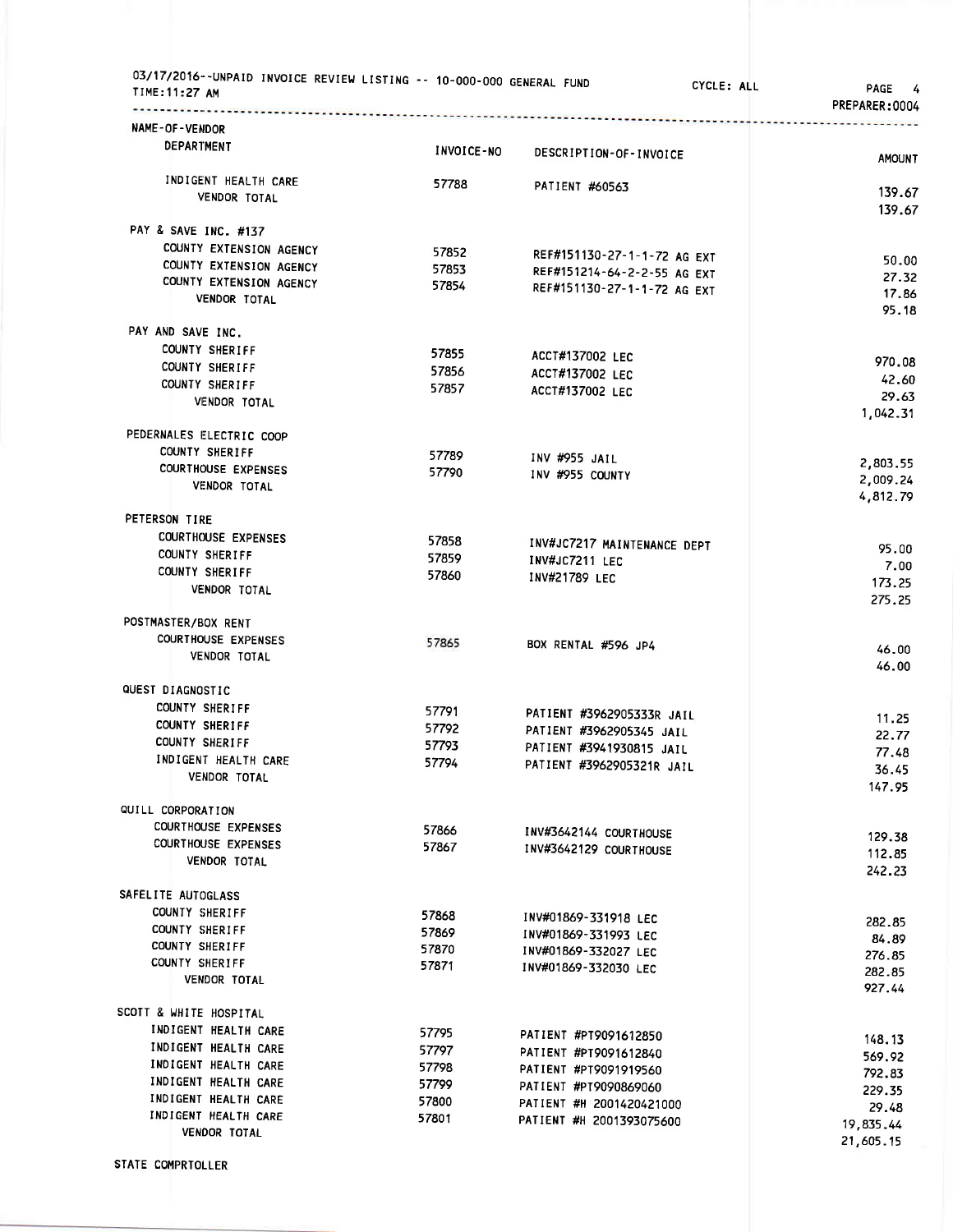| 03/17/2016--UNPAID INVOICE REVIEW LISTING -- 10-000-000 GENERAL FUND<br>TIME:11:27 AM | ------------------------------ | CYCLE: ALL                         | PAGE 5<br>PREPARER:0004 |
|---------------------------------------------------------------------------------------|--------------------------------|------------------------------------|-------------------------|
| NAME-OF-VENDOR                                                                        |                                |                                    |                         |
| DEPARTMENT                                                                            | <b>INVOICE-NO</b>              | DESCRIPTION-OF-INVOICE             | <b>AMOUNT</b>           |
| JUDICIAL EXPENSES                                                                     | 57778                          |                                    |                         |
| <b>VENDOR TOTAL</b>                                                                   |                                | JURY DONATIONS 1/2                 | 20.00                   |
|                                                                                       |                                |                                    | 20.00                   |
| <b>STCJCA</b>                                                                         |                                |                                    |                         |
| <b>COURTHOUSE EXPENSES</b>                                                            | 57881                          | CONFERENCE REGISTRATION - GRANBERG | 200.00                  |
| <b>VENDOR TOTAL</b>                                                                   |                                |                                    | 200.00                  |
| STRICKLAND DRUGS                                                                      |                                |                                    |                         |
| INDIGENT HEALTH CARE                                                                  | 57796                          |                                    |                         |
| VENDOR TOTAL                                                                          |                                | <b>ACCT #113</b>                   | 464.63                  |
|                                                                                       |                                |                                    | 464.63                  |
| SYSCO INC.                                                                            |                                |                                    |                         |
| <b>COUNTY SHERIFF</b>                                                                 | 57872                          | INV#601270513 LEC                  | 2,378.33                |
| <b>COUNTY SHERIFF</b><br><b>VENDOR TOTAL</b>                                          | 57873                          | INV#603042498 LEC                  | 2,339.35                |
|                                                                                       |                                |                                    | 4,717.68                |
| TERMINIX                                                                              |                                |                                    |                         |
| <b>COURTHOUSE EXPENSES</b>                                                            | 57826                          | ACCT #6968 LEC                     |                         |
| <b>COURTHOUSE EXPENSES</b>                                                            | 57827                          | ACCT #7136 ANNEX                   | 111.00                  |
| <b>COURTHOUSE EXPENSES</b>                                                            | 57828                          | ACCT #10125 OLD JAIL               | 100.00<br>47.00         |
| <b>VENDOR TOTAL</b>                                                                   |                                |                                    | 258.00                  |
| TEXAS WIRELESS INTERNET                                                               |                                |                                    |                         |
| <b>COURTHOUSE EXPENSES</b>                                                            | 57802                          |                                    |                         |
| <b>VENDOR TOTAL</b>                                                                   |                                | PCT 1 & 4                          | 74.95                   |
|                                                                                       |                                |                                    | 74.95                   |
| TIME WARNER CABLE                                                                     |                                |                                    |                         |
| COUNTY SHERIFF                                                                        | 57803                          | ACCT #8260161060144399             | 574.61                  |
| <b>VENDOR TOTAL</b>                                                                   |                                |                                    | 574.61                  |
| <b>VERIZON BUSINESS</b>                                                               |                                |                                    |                         |
| <b>COURTHOUSE EXPENSES</b>                                                            | 57835                          |                                    |                         |
| <b>VENDOR TOTAL</b>                                                                   |                                | INV #67866567                      | 616.11                  |
|                                                                                       |                                |                                    | 616.11                  |
| VERIZON SOUTHWEST INC                                                                 |                                |                                    |                         |
| COUNTY CLERK                                                                          | 57829                          | 830-868-7357 CO CLERK              | 187.27                  |
| COUNTY SHERIFF                                                                        | 57834                          | N/A 120410 JAIL                    | 181.94                  |
| <b>VENDOR TOTAL</b>                                                                   |                                |                                    | 369.21                  |
| <b>VERNON WAGENFEHR</b>                                                               |                                |                                    |                         |
| GENERAL FUND REVENUES                                                                 | 57832                          | <b>REFUND FOR INSURANCE</b>        |                         |
| <b>VENDOR TOTAL</b>                                                                   |                                |                                    | 98.04<br>98.04          |
|                                                                                       |                                |                                    |                         |
| FUND TOTAL                                                                            |                                |                                    | 109,349.08              |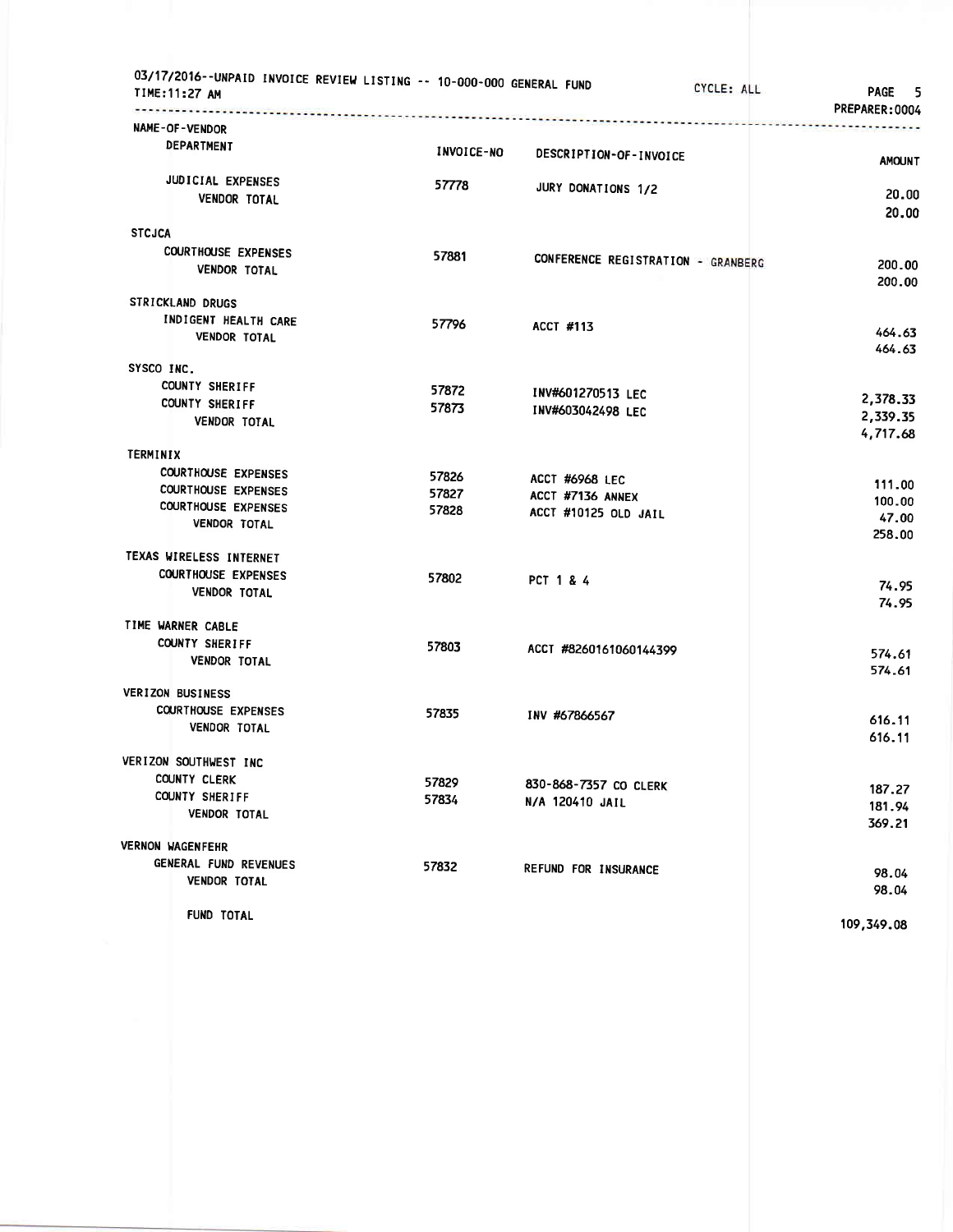|                   | 03/17/2016--UNPAID INVOICE REVIEW LISTING -- ROAD & BRIDGE FUND<br>TIME: 11:27 AM<br>. <i>.</i> |                   |                                      | CYCLE: ALL | <b>PAGE</b><br>6<br>PREPARER:0004 |
|-------------------|-------------------------------------------------------------------------------------------------|-------------------|--------------------------------------|------------|-----------------------------------|
|                   | NAME-OF-VENDOR<br><b>DEPARTMENT</b>                                                             | <b>INVOICE-NO</b> | DESCRIPTION-OF-INVOICE               |            | <b>AMOUNT</b>                     |
|                   | FISHER'S CENTRAL TEXAS METAL ARTS<br><b>R&amp;B PCT #3</b>                                      | 57840             | INV#61661 PCT 3                      |            | 19.44                             |
|                   | <b>VENDOR TOTAL</b>                                                                             |                   |                                      |            | 19.44                             |
| KIRK FELPS        |                                                                                                 |                   |                                      |            |                                   |
|                   | <b>R&amp;B PCT #1</b><br><b>VENDOR TOTAL</b>                                                    | 57845             | INV#47070 PCT 1                      |            | 12.34<br>12.34                    |
| <b>MASTERCARD</b> |                                                                                                 |                   |                                      |            |                                   |
|                   | <b>R&amp;B PCT #3</b>                                                                           | 57888             | 5439 8905 3610 0641 LIESMANN         |            | 46.53                             |
|                   | <b>R&amp;B PCT #1</b>                                                                           | 57894             | 5439 8905 3610 0708 SWIFT            |            | 399.00                            |
|                   | <b>VENDOR TOTAL</b>                                                                             |                   |                                      |            | 445.53                            |
|                   | MCCRAW OIL COMPANY                                                                              |                   |                                      |            |                                   |
|                   | <b>R&amp;B PCT #4</b>                                                                           | 57850             | ACCT#12522747 PCT 4                  |            | 569.98                            |
|                   | <b>VENDOR TOTAL</b>                                                                             |                   |                                      |            | 569.98                            |
|                   | ODIORNE FEED/RANCH SUPPLY INC                                                                   |                   |                                      |            |                                   |
|                   | <b>R&amp;B PCT #3</b>                                                                           | 57880             | INV#98558 PCT 3                      |            | 81.00                             |
|                   | <b>VENDOR TOTAL</b>                                                                             |                   |                                      |            | 81.00                             |
|                   | PATHMARK TRAFFIC PRODCT/TX INC                                                                  |                   |                                      |            |                                   |
|                   | <b>R&amp;B PCT #4</b>                                                                           | 57851             | INV#016700 PCT 4                     |            | 755.49                            |
|                   | <b>VENDOR TOTAL</b>                                                                             |                   |                                      |            | 755.49                            |
| PETERSON TIRE     |                                                                                                 |                   |                                      |            |                                   |
|                   | <b>R&amp;B PCT #2</b>                                                                           | 57861             | INV#21474 PCT 2                      |            | 40.00                             |
|                   | <b>R&amp;B PCT #2</b>                                                                           | 57862             | INV#JC7162 PCT 2                     |            | 7.00                              |
|                   | <b>R&amp;B PCT #2</b>                                                                           | 57863             | INV#JC7206 PCT 2                     |            | 35.00                             |
|                   | VENDOR TOTAL                                                                                    |                   |                                      |            | 82.00                             |
|                   | THIRD COAST NAPA                                                                                |                   |                                      |            |                                   |
|                   | <b>R&amp;B PCT #2</b>                                                                           | 57875             | INV#682786 PCT 2                     |            | 41.24                             |
|                   | <b>R&amp;B PCT #2</b>                                                                           | 57876             | INV#682920 PCT 2                     |            | 46.84                             |
|                   | <b>R&amp;B PCT #2</b><br><b>R&amp;B PCT #4</b>                                                  | 57877             | INV#683341 PCT 2                     |            | 35.97                             |
|                   | R&B PCT #3                                                                                      | 57878<br>57882    | ACCT#61074 PCT 4<br>INV#904837 PCT 3 |            | 503.64                            |
|                   | <b>VENDOR TOTAL</b>                                                                             |                   |                                      |            | 13.82<br>641.51                   |
| TIM FLORES        |                                                                                                 |                   |                                      |            |                                   |
|                   | R&B PCT #1                                                                                      | 57879             | CONTRACT LABOR                       |            |                                   |
|                   | <b>VENDOR TOTAL</b>                                                                             |                   |                                      |            | 240.00<br>240.00                  |
|                   | UNIFIRST CORPORATION                                                                            |                   |                                      |            |                                   |
|                   | <b>R&amp;B PCT #2</b>                                                                           | 57804             | ACCT #1092904 PCT 2                  |            |                                   |
|                   | R&B PCT #1                                                                                      | 57805             | ACCT #512256 PCT 1                   |            | 170.05<br>178.20                  |
|                   | <b>R&amp;B PCT #3</b>                                                                           | 57806             | ACCT #512256 PCT 3                   |            | 66.80                             |
|                   | <b>R&amp;B PCT #4</b>                                                                           | 57807             | ACCT #512256 PCT 4                   |            | 123.40                            |
|                   | VENDOR TOTAL                                                                                    |                   |                                      |            | 538.45                            |
|                   | <b>FUND TOTAL</b>                                                                               |                   |                                      |            | 3,385.74                          |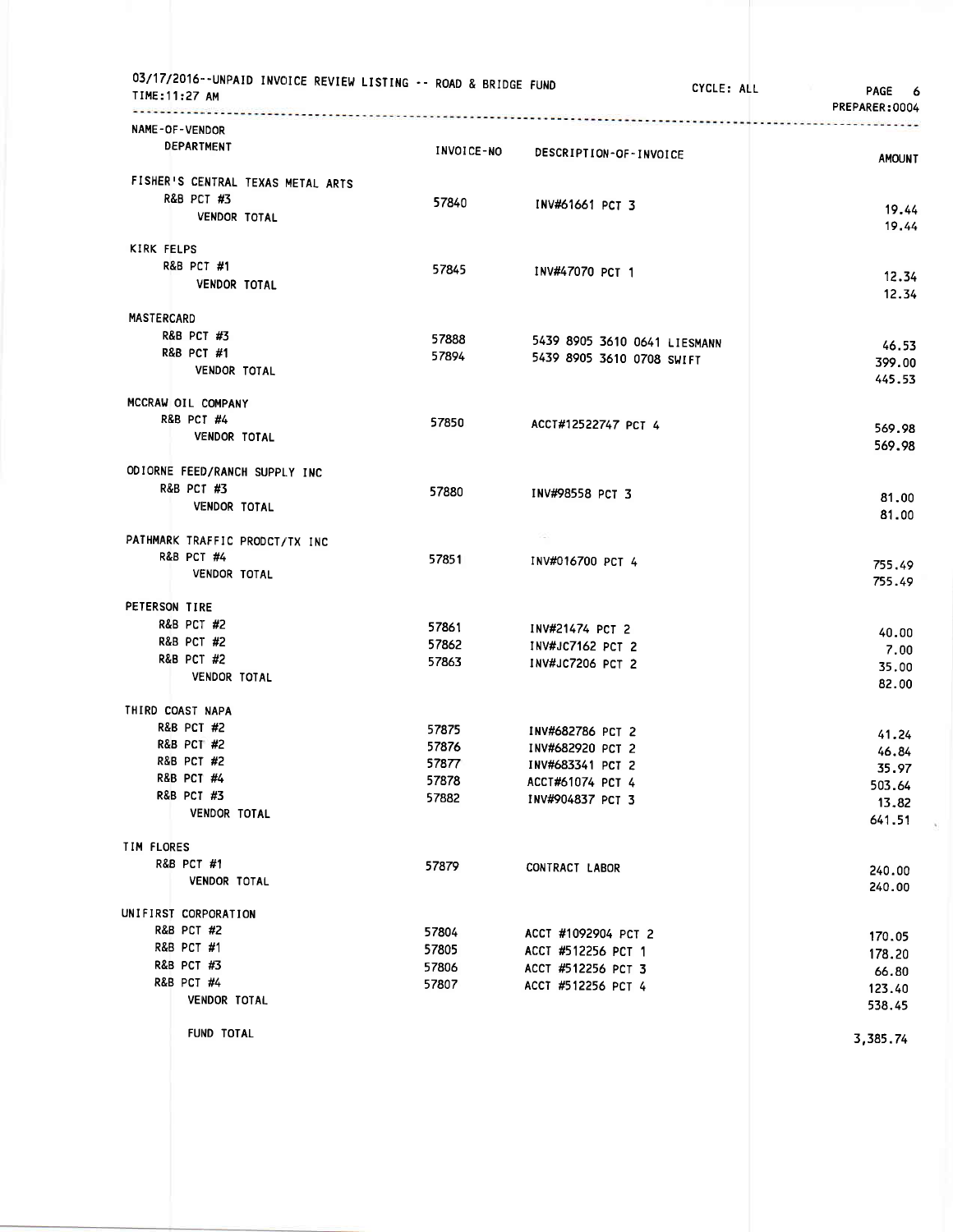| NAME-OF-VENDOR                                                                     |                   |                        |                |
|------------------------------------------------------------------------------------|-------------------|------------------------|----------------|
| DEPARTMENT                                                                         | <b>INVOICE-NO</b> | DESCRIPTION-OF-INVOICE | <b>AMOUNT</b>  |
| PROFESSIONAL PLOTTER TECHNOLOGIES                                                  |                   |                        |                |
| RECORDS MANAGEMENT CLERK EXPENSES 57825 INV #32794 CO CLERK<br><b>VENDOR TOTAL</b> |                   |                        | 91.75<br>91.75 |
| FUND TOTAL                                                                         |                   |                        | 91.75          |
|                                                                                    |                   |                        |                |
|                                                                                    |                   |                        |                |
|                                                                                    |                   |                        |                |
|                                                                                    |                   |                        |                |
|                                                                                    |                   |                        |                |
|                                                                                    |                   |                        |                |
|                                                                                    |                   |                        |                |
|                                                                                    |                   |                        |                |
|                                                                                    |                   |                        |                |
|                                                                                    |                   |                        |                |
|                                                                                    |                   |                        |                |
|                                                                                    |                   |                        |                |
|                                                                                    |                   |                        |                |
|                                                                                    |                   |                        |                |
|                                                                                    |                   |                        |                |
|                                                                                    |                   |                        |                |
|                                                                                    |                   |                        |                |
|                                                                                    |                   |                        |                |
|                                                                                    |                   |                        |                |
|                                                                                    |                   |                        |                |
|                                                                                    |                   |                        |                |
|                                                                                    |                   |                        |                |
|                                                                                    |                   |                        |                |
|                                                                                    |                   |                        |                |
|                                                                                    |                   |                        |                |
|                                                                                    |                   |                        |                |
|                                                                                    |                   |                        |                |
|                                                                                    |                   |                        |                |
|                                                                                    |                   |                        |                |
|                                                                                    |                   |                        |                |
|                                                                                    |                   |                        |                |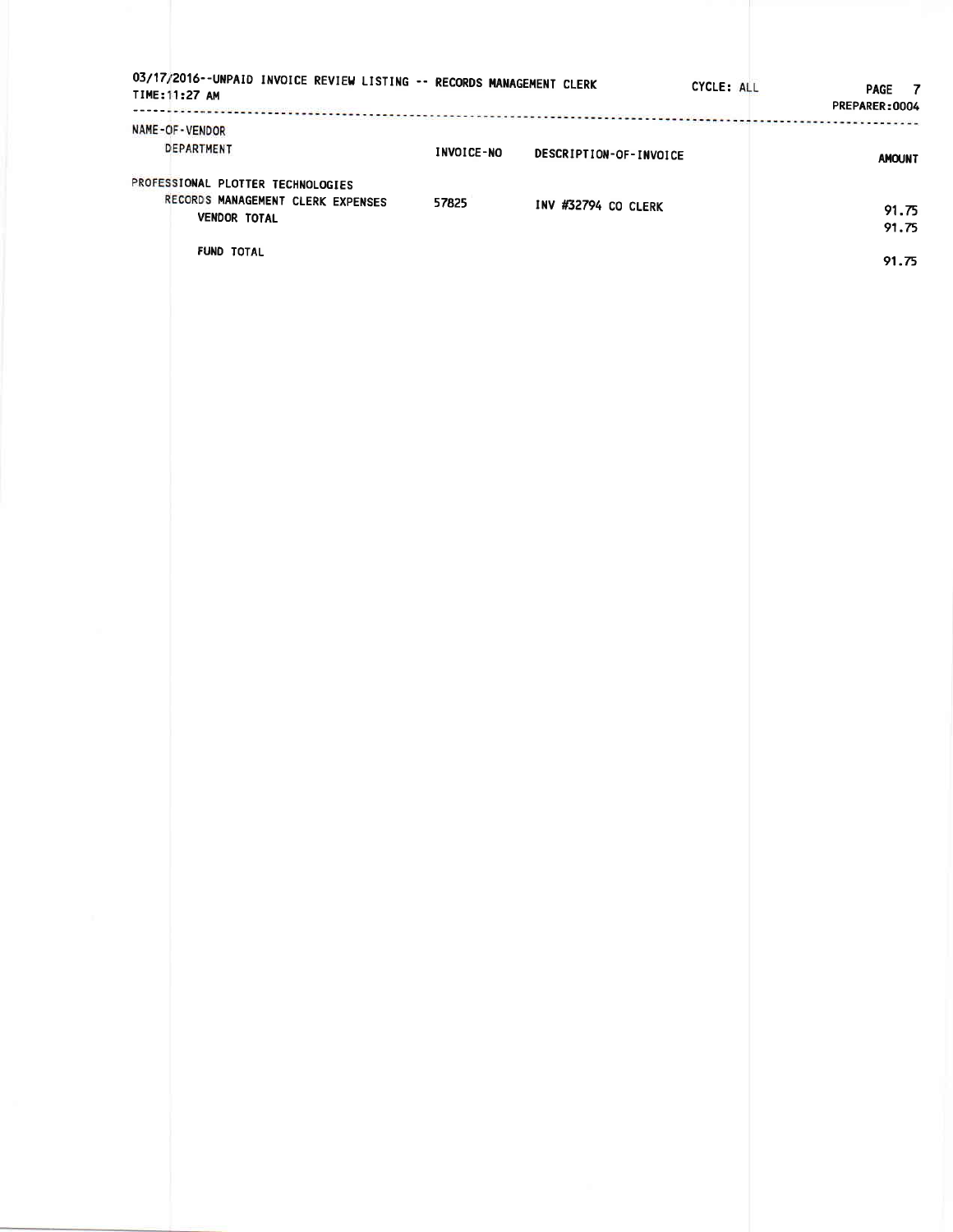| 03/17/2016--UNPAID INVOICE REVIEW LISTING -- COURTHOUSE SECURITY<br>TIME: 11:27 AM                          |                                             | CYCLE: ALL<br><b>PAGE</b><br>- 8<br>PREPARER:0004 |
|-------------------------------------------------------------------------------------------------------------|---------------------------------------------|---------------------------------------------------|
| NAME-OF-VENDOR<br><b>DEPARTMENT</b>                                                                         | <b>INVOICE-NO</b><br>DESCRIPTION-OF-INVOICE | <b>AMOUNT</b>                                     |
| HILL COUNTRY IT<br><b>COURTHOUSE SECURITY EXPENSES</b><br>57841<br><b>VENDOR TOTAL</b><br><b>FUND TOTAL</b> | INV#40 CH SECURITY                          | 7,601.81<br>7,601.81<br>7,601.81                  |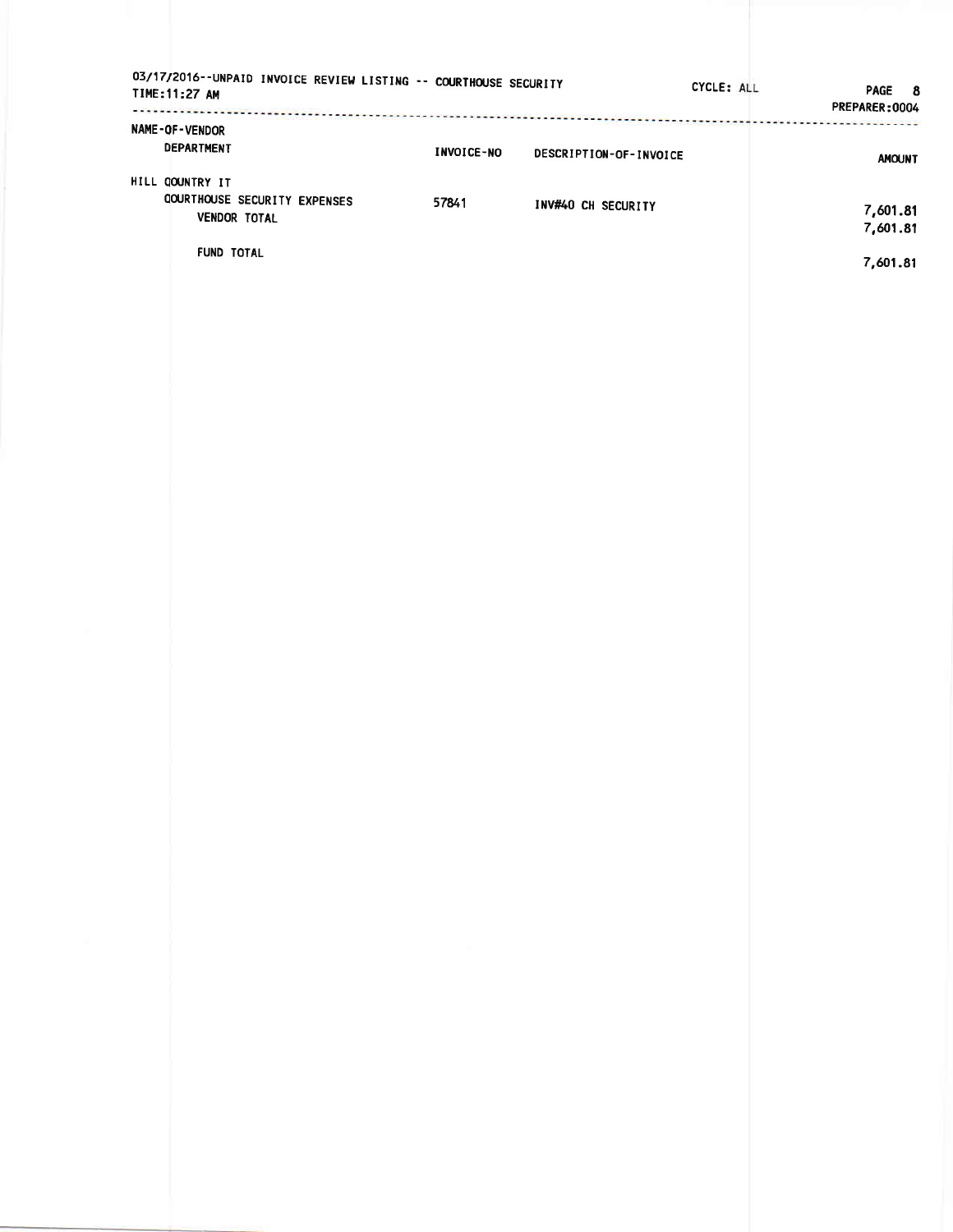| NAME-OF-VENDOR                |                   |                        | PREPARER: 0004 |
|-------------------------------|-------------------|------------------------|----------------|
| DEPARTMENT                    | <b>INVOICE-NO</b> | DESCRIPTION-OF-INVOICE | <b>AMOUNT</b>  |
| BLANCO CO CHILD PROTECTION BD |                   |                        |                |
| CHILD SAFETY FUND EXPENSES    | 57775             | REIMBURSE FOR SUPPLIES | 5,168.75       |
| VENDOR TOTAL                  |                   |                        | 5,168.75       |
| FUND TOTAL                    |                   |                        |                |
|                               |                   |                        | 5,168.75       |
|                               |                   |                        |                |
|                               |                   |                        |                |
|                               |                   |                        |                |
|                               |                   |                        |                |
|                               |                   |                        |                |
|                               |                   |                        |                |
|                               |                   |                        |                |
|                               |                   |                        |                |
|                               |                   |                        |                |
|                               |                   |                        |                |
|                               |                   |                        |                |
|                               |                   |                        |                |
|                               |                   |                        |                |
|                               |                   |                        |                |
|                               |                   |                        |                |
|                               |                   |                        |                |
|                               |                   |                        |                |
|                               |                   |                        |                |
|                               |                   |                        |                |
|                               |                   |                        |                |
|                               |                   |                        |                |
|                               |                   |                        |                |
|                               |                   |                        |                |
|                               |                   |                        |                |
|                               |                   |                        |                |
|                               |                   |                        |                |
|                               |                   |                        |                |
|                               |                   |                        |                |
|                               |                   |                        |                |
|                               |                   |                        |                |
|                               |                   |                        |                |
|                               |                   |                        |                |
|                               |                   |                        |                |
|                               |                   |                        |                |
|                               |                   |                        |                |
|                               |                   |                        |                |
|                               |                   |                        |                |
|                               |                   |                        |                |
|                               |                   |                        |                |
|                               |                   |                        |                |
|                               |                   |                        |                |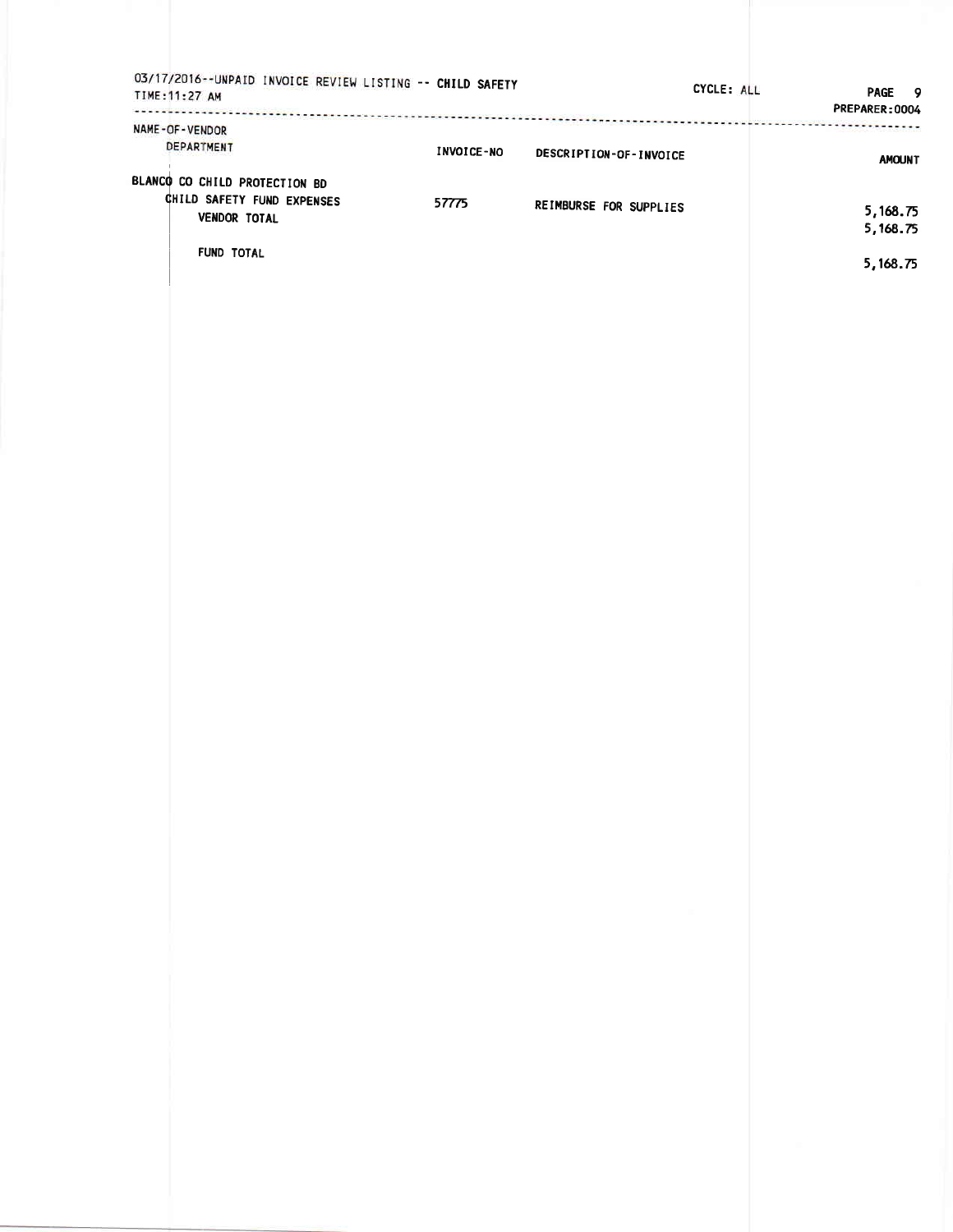| 03/17/2016--UNPAID INVOICE REVIEW LISTING -- GRAND TOTAL PAGE<br>TIME: 11:27 AM |            |                        | CYCLE: ALL | PAGE 10<br>PREPARER: 0004 |
|---------------------------------------------------------------------------------|------------|------------------------|------------|---------------------------|
| <b>NAME-OF-VENDOR</b><br><b>DEPARTMENT</b>                                      | INVOICE-NO | DESCRIPTION-OF-INVOICE |            | <b>AMOUNT</b>             |
| GRAND TOTAL                                                                     |            |                        |            |                           |

125,597.13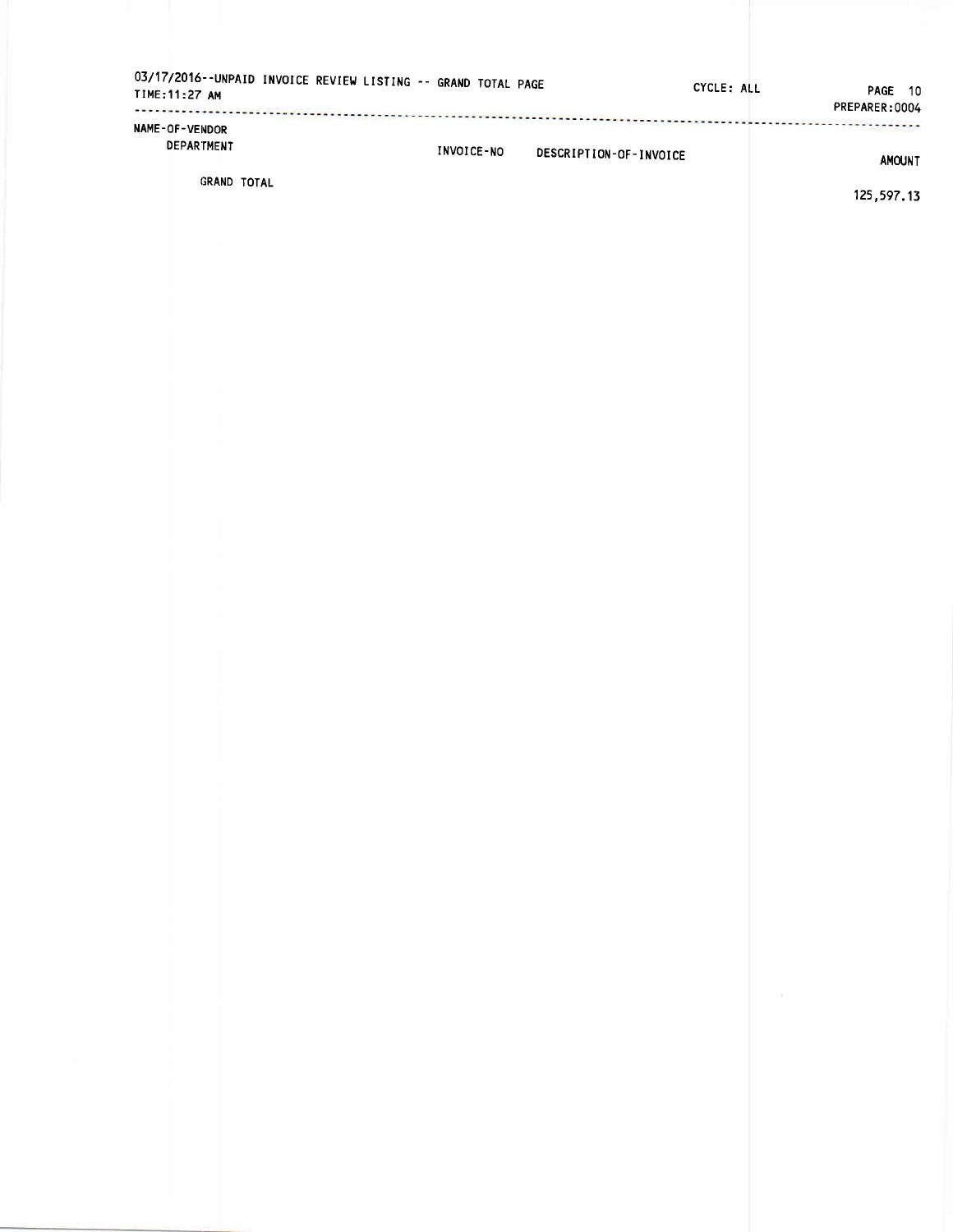|                                                       | <b>BLANCO COUNTY</b>                                                                                                                                      |                                  |  |
|-------------------------------------------------------|-----------------------------------------------------------------------------------------------------------------------------------------------------------|----------------------------------|--|
|                                                       | REQUEST FOR A LINE-ITEM TRANSFER                                                                                                                          |                                  |  |
| 15<br>DATE:                                           |                                                                                                                                                           |                                  |  |
|                                                       |                                                                                                                                                           |                                  |  |
| TO:                                                   | HONORABLE COMMISSIONERS COURT OF BLANCO COUNTY, TEXAS                                                                                                     |                                  |  |
| FROM: Sheriff                                         |                                                                                                                                                           |                                  |  |
| DEPARTMENT                                            | $O(C_0(x)$                                                                                                                                                |                                  |  |
|                                                       |                                                                                                                                                           |                                  |  |
|                                                       | I SUBMIT TO YOU FOR YOUR CONSIDERATION, THE FOLLOWING LINE ITEM TRANSFERS:                                                                                |                                  |  |
| <b>FUND</b>                                           | LINE ITEM DESCRIPTION                                                                                                                                     | LINE ITEM #<br><b>AMOUNT</b>     |  |
| FROM: Blanco County                                   | Alito Mobil<br>Wanse                                                                                                                                      | 0-0425-410                       |  |
| Sheriff                                               |                                                                                                                                                           |                                  |  |
|                                                       |                                                                                                                                                           |                                  |  |
|                                                       |                                                                                                                                                           |                                  |  |
| TO:                                                   |                                                                                                                                                           | 0-0425-0302                      |  |
|                                                       |                                                                                                                                                           |                                  |  |
|                                                       |                                                                                                                                                           |                                  |  |
|                                                       |                                                                                                                                                           |                                  |  |
|                                                       |                                                                                                                                                           |                                  |  |
| Reason for request:                                   |                                                                                                                                                           |                                  |  |
|                                                       |                                                                                                                                                           |                                  |  |
|                                                       | EC, d                                                                                                                                                     |                                  |  |
|                                                       |                                                                                                                                                           |                                  |  |
|                                                       | Note: This change is the budget for county purposes is in accordance with 111.011<br>Changes in Budget for County Purposes" of the Local Government Code. |                                  |  |
|                                                       |                                                                                                                                                           |                                  |  |
| norgan                                                |                                                                                                                                                           |                                  |  |
| Department Head Signature                             |                                                                                                                                                           | Attest: County Clerk             |  |
|                                                       |                                                                                                                                                           | (if Commissioners' Court Action) |  |
| Co Judge/Commissioners' Court Approval<br>(as needed) |                                                                                                                                                           |                                  |  |
|                                                       |                                                                                                                                                           |                                  |  |
|                                                       |                                                                                                                                                           |                                  |  |
|                                                       |                                                                                                                                                           |                                  |  |
|                                                       |                                                                                                                                                           |                                  |  |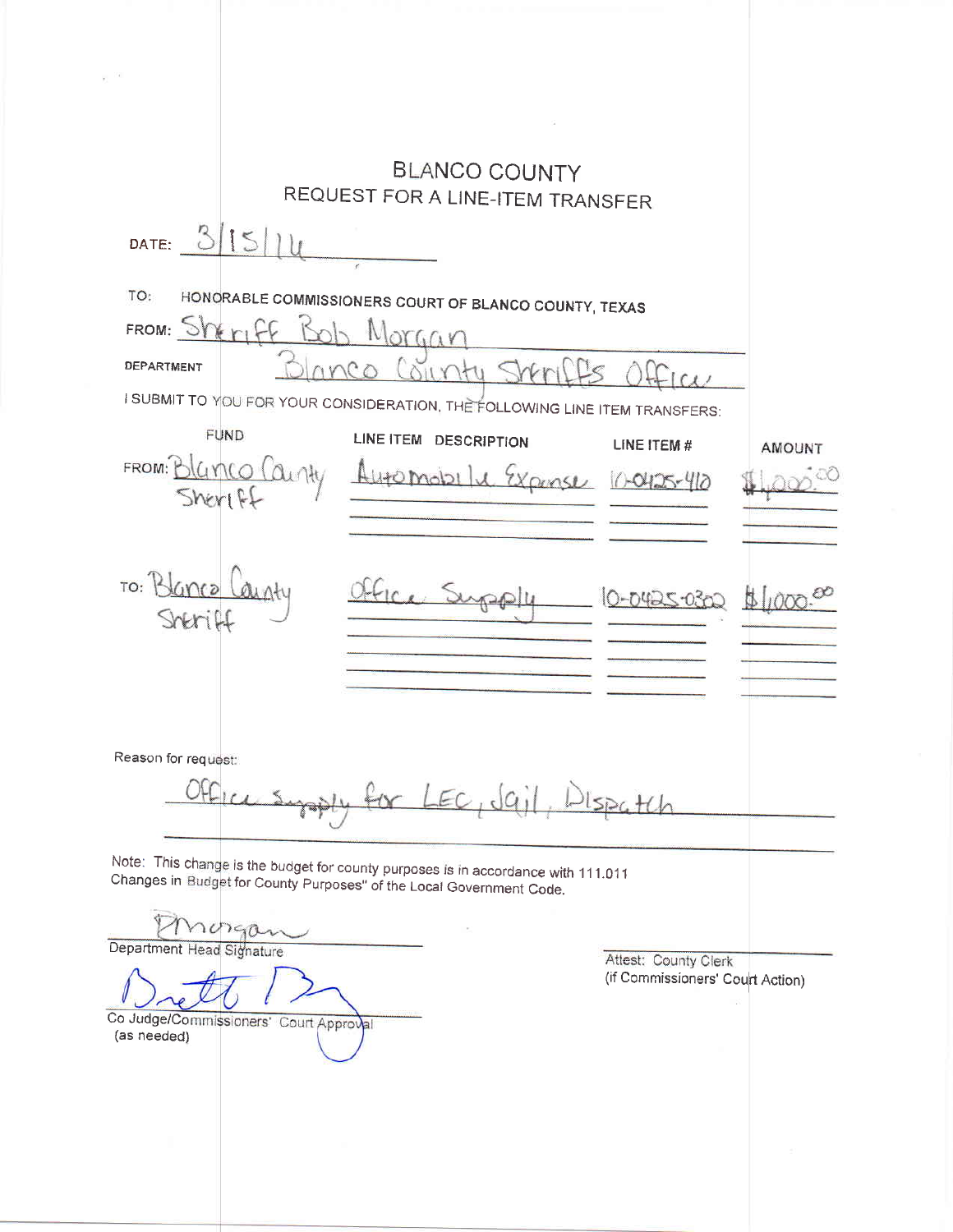|                                                                                       | <b>BLANCO COUNTY</b><br>REQUEST FOR A LINE-ITEM TRANSFER |                                                                                                                                                           |              |               |
|---------------------------------------------------------------------------------------|----------------------------------------------------------|-----------------------------------------------------------------------------------------------------------------------------------------------------------|--------------|---------------|
| DATE: $3/15/11$                                                                       |                                                          |                                                                                                                                                           |              |               |
| TO:                                                                                   | FROM: Sheriff, Bob Morgan                                | HONORABLE COMMISSIONERS COURT OF BLANCO COUNTY, TEXAS                                                                                                     |              |               |
| <b>DEPARTMENT</b>                                                                     | 0110H<br>Ls n                                            |                                                                                                                                                           |              |               |
| I SUBMIT TO YOU FOR YOUR CONSIDERATION, THE FOLLOWING LINE ITEM TRANSFERS:            |                                                          |                                                                                                                                                           |              |               |
|                                                                                       | <b>FUND</b>                                              | LINE ITEM DESCRIPTION                                                                                                                                     | LINE ITEM #  | <b>TAUCMA</b> |
| FROM: Blanco Count<br>Sheriff                                                         |                                                          | Automobile Expense                                                                                                                                        | 10-0425-1410 |               |
|                                                                                       |                                                          |                                                                                                                                                           |              |               |
| TO:<br>$5$ <i>NG</i> $-1$                                                             |                                                          | JULS                                                                                                                                                      | 100425-330   |               |
|                                                                                       |                                                          | 10 <sup>1</sup>                                                                                                                                           |              |               |
|                                                                                       |                                                          |                                                                                                                                                           |              |               |
| Reason for request:                                                                   |                                                          |                                                                                                                                                           |              |               |
|                                                                                       |                                                          | TCLEDDS Subscription                                                                                                                                      |              |               |
|                                                                                       |                                                          | Note: This change is the budget for county purposes is in accordance with 111.011<br>Changes in Budget for County Purposes" of the Local Government Code. |              |               |
|                                                                                       | $10)$ gan                                                |                                                                                                                                                           |              |               |
| Department Head Signature<br>Attest: County Clerk<br>(if Commissioners' Court Action) |                                                          |                                                                                                                                                           |              |               |
| (as needed)                                                                           | Co Judge/Commissioners' Court Approval                   |                                                                                                                                                           |              |               |
|                                                                                       |                                                          |                                                                                                                                                           |              |               |
|                                                                                       |                                                          |                                                                                                                                                           |              |               |

 $\sim 100$   $\sigma$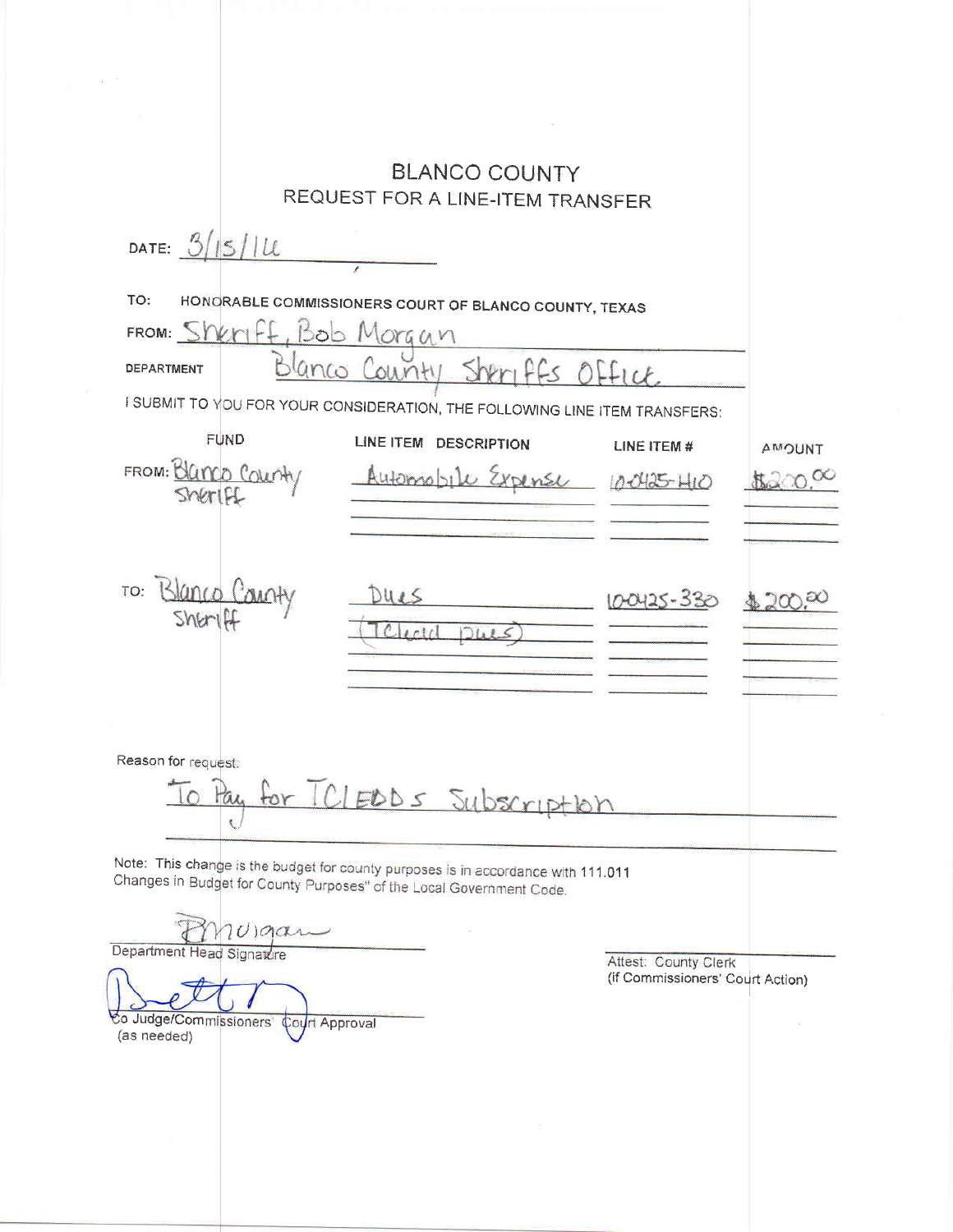River Authority, the GBRA, and the Edwards Aquifer Authority and also because the upland areas there have especially thin soil and are prone to generating a lot of runoff fast during intense storms. The Texas Wa Development Board is installing rain gauges and weather stations in the upper Blanco River watershed to help the National Weather Service and the Guadalupe Blanco River Authority forecast floods and provide severe weather warnings. We'd like to get sites in the headwaters area of the Blanco River in Blanco County because there is a gap there in the existing monitoring networks set up by the Lower Colorado

Here's some information on the weather instruments we'd like to install:

- **of the Instruments would occupy an area about 16 feet square, fenced to keep cattle or wildlife away from** the sensors. We're planning to use 16 ft by 4 ft welded wire panels with railroad ties for posts at the corners and T-posts in between.
- a Tipping bucket rain gauge and windscreen mounted on 3 foot high poles
- Temperature, humidity, wind speed/wind direction and barometric pressure sensor mounted on a 10 foot tall 2-inch steel pole located within about 10 feet of the rain gauge a
- Soil moisture sensors buried up to 3 feet deep (depending on how much soil there is) o
- Data logger and cell modem in an enclosure mounted below the weather sensors a
- 20 watt solar panel for power o
- a Data would be transmitted to the TWDB every 10 to 15 minutes and accessible to the public over the internet
- We'd need to access the site to maintain equipment a couple of times per year plus extra visits if needed because of sensor failure
- Initial installation would take a couple of days we'd need to pour some concrete for footings and let that set for a day or two, then install the equipment and fencing

Here is an image of what the equipment would look like:



Rain gauge and wind screen:



Weather sensor and cell antenna: